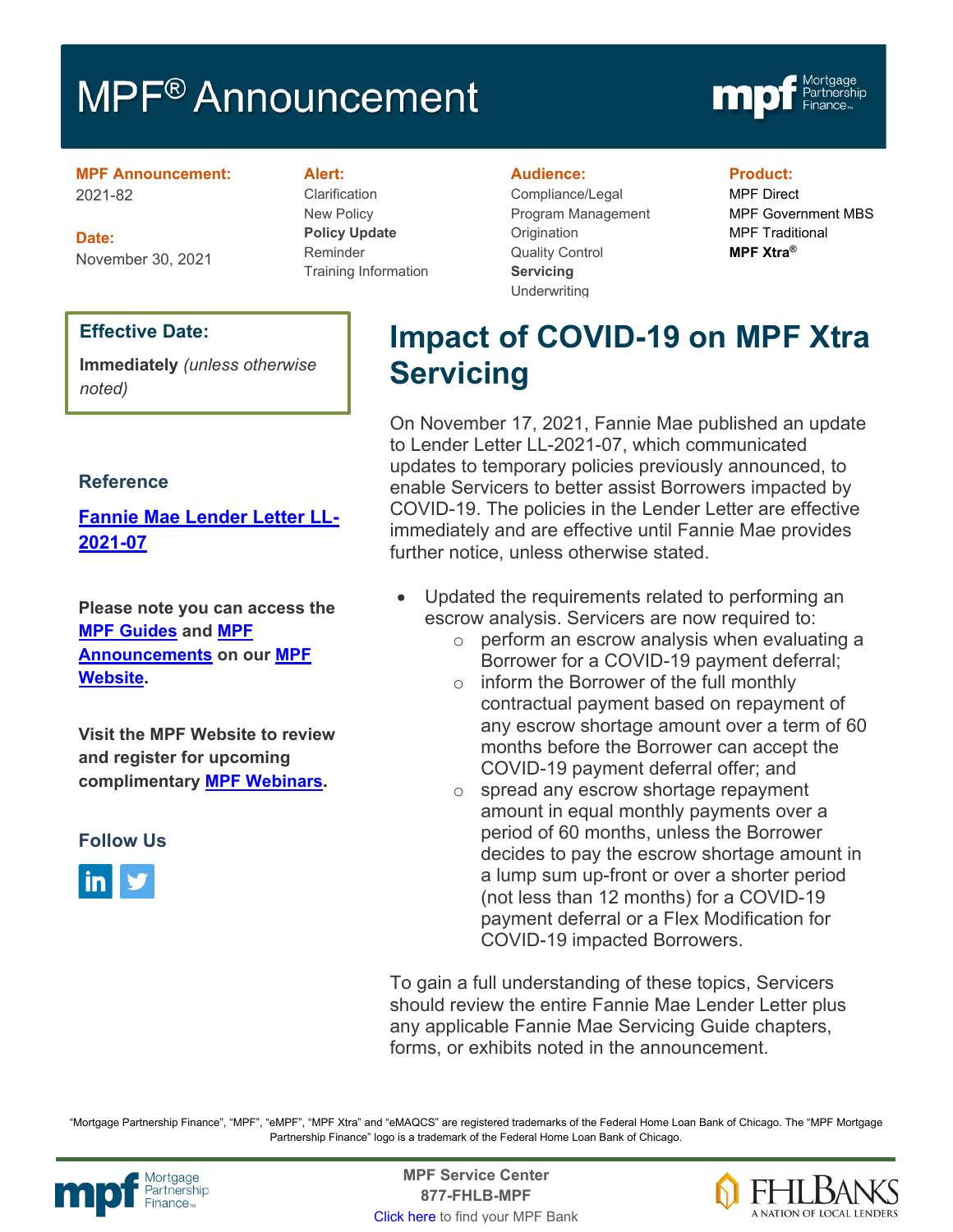

# **Lender Letter (LL-2021-07)**  $\nu_{\text{pdatad: Nov. 17, 2021}}$

# **To: All Fannie Mae Single-Family Servicers COVID-19 Payment Deferral and Fannie Mae Flex Modification for COVID-19 Impacted Borrowers**

This Lender Letter contains the policies previously published i[n LL-2020-07](https://singlefamily.fanniemae.com/media/document/pdf/lender-letter-ll-2020-07-covid-19-payment-deferral) on Nov. 18, 2020, with the changes noted below. For a consolidated description of previous updates to this Lender Letter an[d LL-2020-07,](https://singlefamily.fanniemae.com/media/document/pdf/lender-letter-ll-2020-07-covid-19-payment-deferral) refer to the [Change Control Log.](#page-18-0) The policies in this Lender Letter are effective until we provide further notice, unless otherwise stated.

#### Nov. 17

Updated the requirements related to performing an escrow analysis to require servicers to

- perform an escrow analysis when evaluating a borrower for a COVID-19 payment deferral;
- inform the borrower of the full monthly contractual payment based on repayment of any escrow shortage amount over a term of 60 months before the borrower can accept the COVID-19 payment deferral offer; and
- spread any escrow shortage repayment amount in equal monthly payments over a period of 60 months, unless the borrower decides to pay the escrow shortage amount in a lump sum up-front or over a shorter period (not less than 12 months) for a COVID-19 payment deferral or a Flex Modification for COVID-19 impacted borrowers.

Note that these changes apply to a Fannie Mae Flex Modification and a Disaster Payment Deferral and will be incorporated into the *Servicing Guide* with the February 2022 update.

We updated th[e payment deferral agreement](https://singlefamily.fanniemae.com/media/document/docx/payment-deferral-agreement) to include requirements related to the repayment of any escrow shortage amount. Additionally, we updated the Frequently Asked Question relating to the need for further assistance to inform borrowers that state or local government mortgage assistance programs may be available and made other related minor clarifications.

Servicers are encouraged to implement these policy changes immediately but must implement no later than Mar. 1, 2022.

This Lender Letter contains the following topics:

- [COVID-19 payment deferral](#page-1-0)
- Fannie Mae Flex Modification [for COVID-19 impacted borrowers](#page-8-0)
- <span id="page-1-1"></span>**[Evaluation hierarchy for a borrower impacted by COVID-19](#page-12-0)**
- Updates to the *[Investor Reporting Manual](#page-13-0)*
- [Appendix](#page-16-0)
- [Change Control Log](#page-18-0)

# <span id="page-1-0"></span>*COVID-19 payment deferral*

### **Determining eligibility for a COVID-19 payment deferral Updated Feb. 10, Feb. 25, Nov. 17**

The servicer must not require a complete Borrower Response Package (BRP) to evaluate the borrower for a COVID-19 payment deferral if the eligibility criteria are satisfied.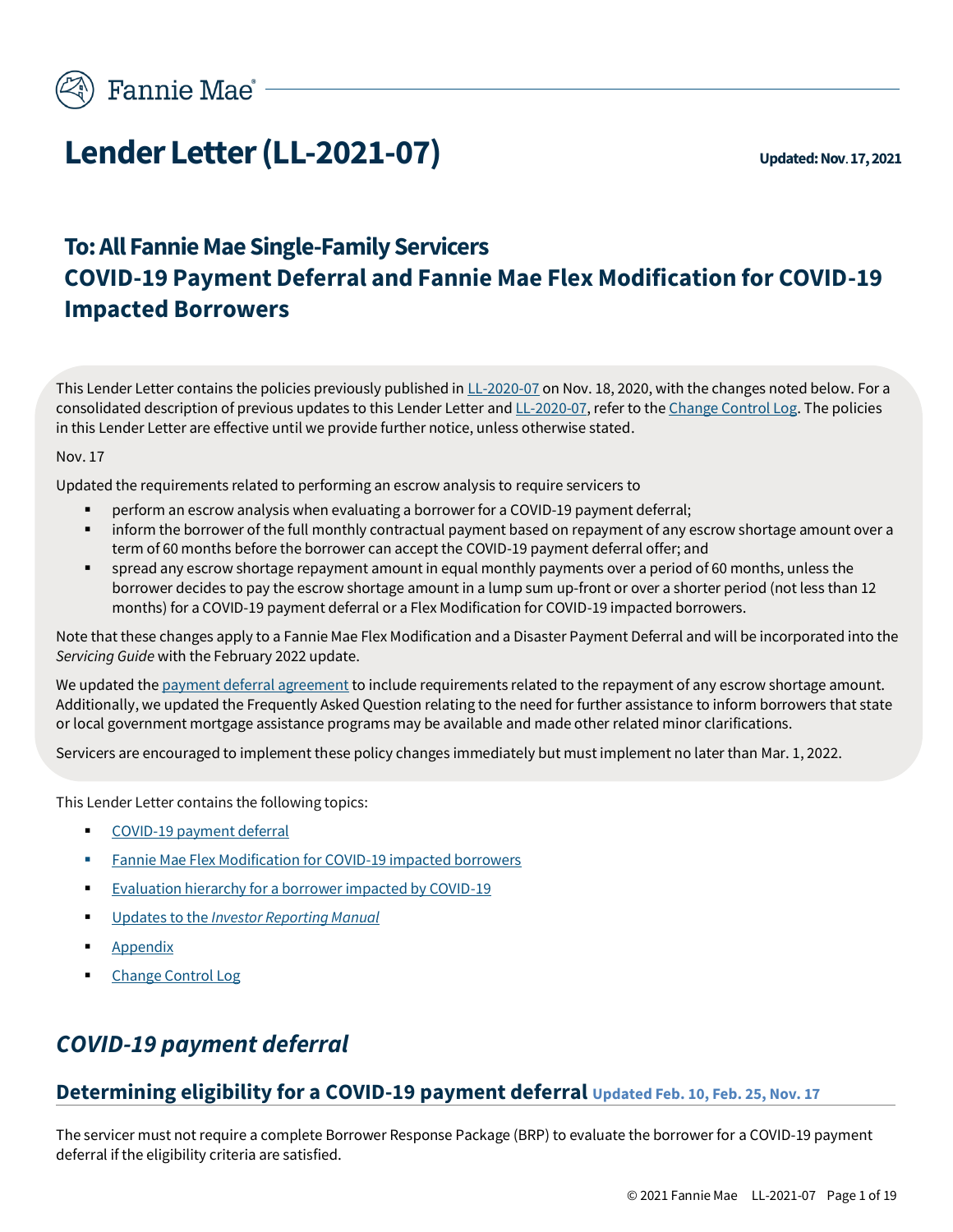

In order to be eligible for a COVID-19 payment deferral, the criteria in the following table must be met.

| $\checkmark$ | <b>Eligibility Criteria for a COVID-19 Payment Deferral</b>                                                                                                                                                                                                                                                                                                                                                                                                                                                                                                           |  |
|--------------|-----------------------------------------------------------------------------------------------------------------------------------------------------------------------------------------------------------------------------------------------------------------------------------------------------------------------------------------------------------------------------------------------------------------------------------------------------------------------------------------------------------------------------------------------------------------------|--|
|              | The borrower must                                                                                                                                                                                                                                                                                                                                                                                                                                                                                                                                                     |  |
|              | be on a COVID-19 related forbearance plan, or<br>п                                                                                                                                                                                                                                                                                                                                                                                                                                                                                                                    |  |
|              | have experienced a financial hardship resulting from COVID-19 (for example, unemployment, reduction in<br>в<br>regular work hours, or illness of a borrower/co-borrower or dependent family member) that has impacted<br>their ability to make their full monthly contractual payment.                                                                                                                                                                                                                                                                                |  |
|              | The servicer is not required to obtain documentation of the borrower's hardship.<br><b>NOTE:</b>                                                                                                                                                                                                                                                                                                                                                                                                                                                                      |  |
|              | The servicer must achieve Quality Right Party Contact (QRPC) to                                                                                                                                                                                                                                                                                                                                                                                                                                                                                                       |  |
|              | determine the reason for the delinquency and whether it is temporary or permanent in nature;<br>Е                                                                                                                                                                                                                                                                                                                                                                                                                                                                     |  |
|              | determine whether or not the borrower has the ability to repay the mortgage debt;<br>Е                                                                                                                                                                                                                                                                                                                                                                                                                                                                                |  |
|              | educate the borrower on the availability of workout options, as appropriate; and                                                                                                                                                                                                                                                                                                                                                                                                                                                                                      |  |
|              | obtain a commitment from the borrower to resolve the delinquency.                                                                                                                                                                                                                                                                                                                                                                                                                                                                                                     |  |
|              | Additionally, the servicer must confirm that the borrower                                                                                                                                                                                                                                                                                                                                                                                                                                                                                                             |  |
|              | has resolved the hardship;<br>Е                                                                                                                                                                                                                                                                                                                                                                                                                                                                                                                                       |  |
|              | is able to continue making the full monthly contractual payment including the amount required to repay<br>any escrow shortage amount over a term of 60 months; and                                                                                                                                                                                                                                                                                                                                                                                                    |  |
|              | is unable to reinstate the mortgage loan or afford a repayment plan to cure the delinquency.<br>Е                                                                                                                                                                                                                                                                                                                                                                                                                                                                     |  |
|              | NOTE: If the mortgage loan was previously modified pursuant to a Fannie Mae Home Affordable<br>Modification Program (HAMP) modification under which the borrower remains in "good standing," and<br>the borrower was on a COVID-19 related forbearance plan immediately preceding the COVID-19 payment<br>deferral or had a COVID-19 related hardship immediately preceding the COVID-19 payment deferral, then<br>the borrower will remain eligible to receive any future HAMP "pay for performance" incentives upon<br>acceptance of the COVID-19 payment deferral. |  |
|              | The mortgage loan must be a conventional first lien mortgage loan, and may be a fixed-rate, a step-rate, or an ARM.                                                                                                                                                                                                                                                                                                                                                                                                                                                   |  |
|              | NOTE: The property securing the mortgage loan may be vacant or condemned.                                                                                                                                                                                                                                                                                                                                                                                                                                                                                             |  |
|              | The mortgage loan must                                                                                                                                                                                                                                                                                                                                                                                                                                                                                                                                                |  |
|              | have been current or less than two months delinquent as of Mar. 1, 2020 the effective date of the National<br>п<br>Emergency declaration related to COVID-19; and                                                                                                                                                                                                                                                                                                                                                                                                     |  |
|              | be equal to or greater than one month delinquent but less than or equal to 18 months delinquent as of the<br>П<br>date of evaluation.                                                                                                                                                                                                                                                                                                                                                                                                                                 |  |
|              | NOTE: If a borrower's hardship is related to COVID-19 but he or she was two or more months delinquent<br>as of the effective date of the National Emergency declaration, and the servicer determines the borrower<br>can maintain his or her full monthly contractual payment, then the servicer must submit a request for a<br>COVID-19 payment deferral through Fannie Mae's servicing solutions system for review and obtain prior<br>approval from Fannie Mae.                                                                                                    |  |
|              | NOTE: If a mortgage loan was originated after Mar. 1, 2020, the effective date of the National<br>Emergency Declaration related to COVID-19, and otherwise meets all criteria to receive a COVID-19                                                                                                                                                                                                                                                                                                                                                                   |  |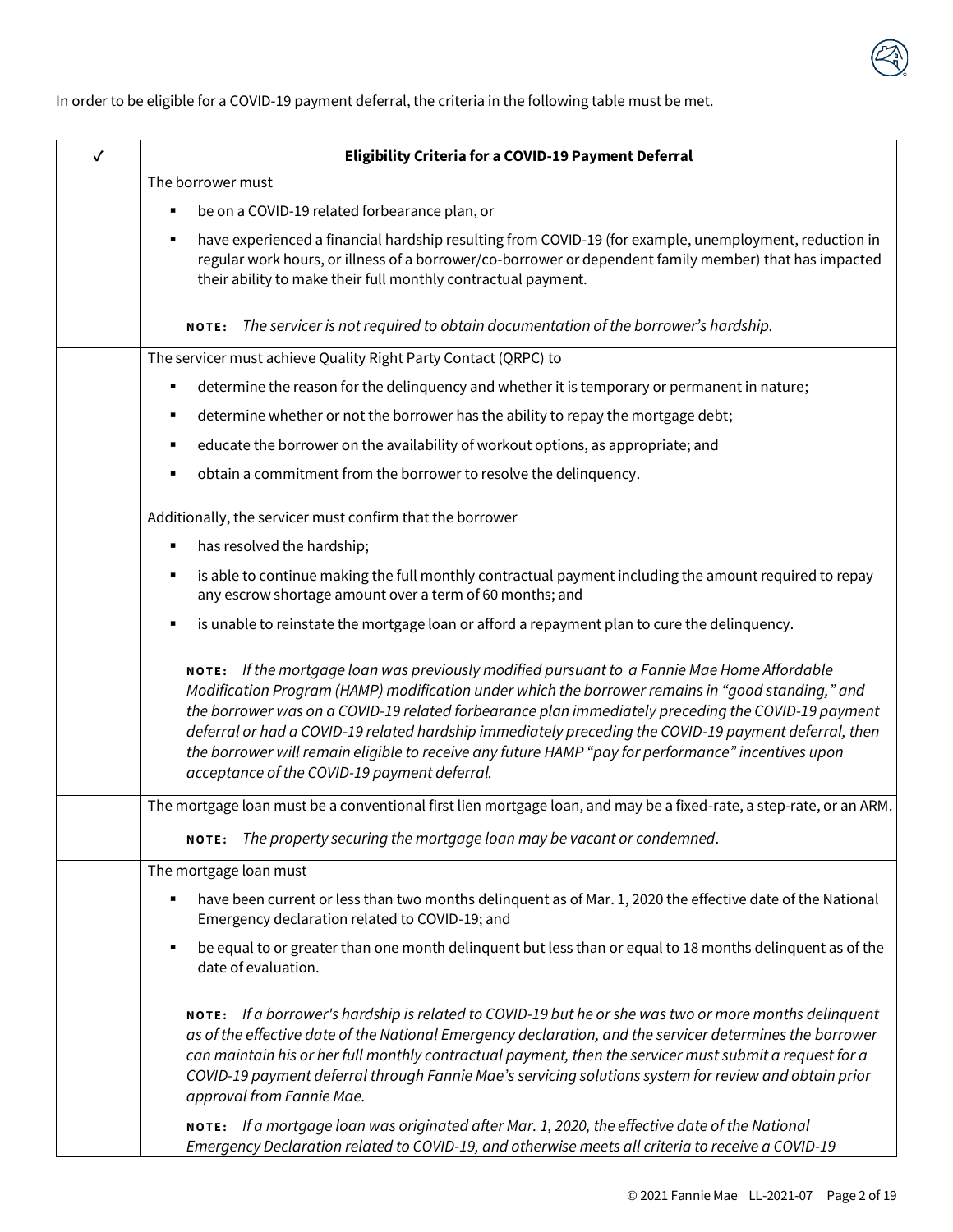|                                                                                                                                                                | <b>Eligibility Criteria for a COVID-19 Payment Deferral</b>                                                                                                                                                 |  |
|----------------------------------------------------------------------------------------------------------------------------------------------------------------|-------------------------------------------------------------------------------------------------------------------------------------------------------------------------------------------------------------|--|
|                                                                                                                                                                | payment deferral, then the servicer must evaluate the borrower for a COVID-19 payment deferral and, if<br>eligible, offer the COVID-19 payment deferral.                                                    |  |
| The mortgage loan may receive more than one COVID-19 payment deferral, however, no more than 18 months of<br>cumulative past-due P&I payments may be deferred. |                                                                                                                                                                                                             |  |
|                                                                                                                                                                | This does not include past-due P&I payments deferred with a non-COVID-19 payment deferral.<br><b>NOTE:</b>                                                                                                  |  |
| The mortgage loan must not be subject to                                                                                                                       |                                                                                                                                                                                                             |  |
|                                                                                                                                                                | a recourse or indemnification arrangement under which Fannie Mae purchased or securitized the mortgage<br>Е<br>loan or that was imposed by Fannie Mae after the mortgage loan was purchased or securitized, |  |
|                                                                                                                                                                | an approved liquidation workout option,<br>Е                                                                                                                                                                |  |
|                                                                                                                                                                | an active and performing repayment plan or other non-COVID-19 related forbearance plan,<br>п                                                                                                                |  |
|                                                                                                                                                                | a current offer for another retention workout option, or<br>$\blacksquare$                                                                                                                                  |  |
|                                                                                                                                                                | an active and performing mortgage loan modification Trial Period Plan.<br>п                                                                                                                                 |  |

# **Determining eligibility for a COVID-19 payment deferral for a Texas Section 50(a)(6) loan**

A Texas Section 50(a)(6) loan is eligible for a COVID-19 payment deferral if

- the requirements described i[n Determining eligibility for a COVID-19 payment deferral](#page-1-1) are satisfied, and
- the application of a COVID-19 payment deferral to the mortgage loan complies with applicable law.

If the servicer receives notice from the borrower that a COVID-19 payment deferral fails to comply with Texas Section 50(a)(6) requirements, the servicer must immediately, but no later than seven business days after receipt, take the actions listed in the following table.

| The servicer must                                                                                                                                                                  |
|------------------------------------------------------------------------------------------------------------------------------------------------------------------------------------|
| Inform our Legal department by submitting a Non-Routine Litigation Form (Form 20) and include the borrower<br>notice in its submission.                                            |
| Collaborate with us on the appropriate response, including any cure that may be necessary, within the 60-day<br>time frame provided by the requirements of Texas Section 50(a)(6). |

### **Performing an escrow analysis for a COVID-19 payment deferral Updated Nov. 17**

When a borrower is eligible for a COVID-19 payment deferral and the servicer was not collecting escrows on the existing mortgage loan, the servicer is not required to revoke any escrow deposit account waiver and establish an escrow deposit account as a condition of the COVID-19 payment deferral if the servicer confirms the borrower is current on the payments for taxes, special assessments, property and flood insurance payments, payments for borrower-purchased MI, ground rents, and similar items.

Prior to offering a COVID-19 payment deferral, the servicer must analyze an existing escrow account to estimate the periodic escrow deposit required to ensure adequate funds are available to pay future charges, taking into consideration T&I payments that may come due during the processing month, if applicable.

If the servicer identifies an escrow shortage as the result of an escrow analysis in connection with a COVID-19 payment deferral or as part of the next annual analysis, the servicer must spread repayment of the escrow shortage amount in equal monthly payments over a term of 60 months, unless the borrower decides to pay the shortage amount up-front or over a shorter period, not less than 12 months.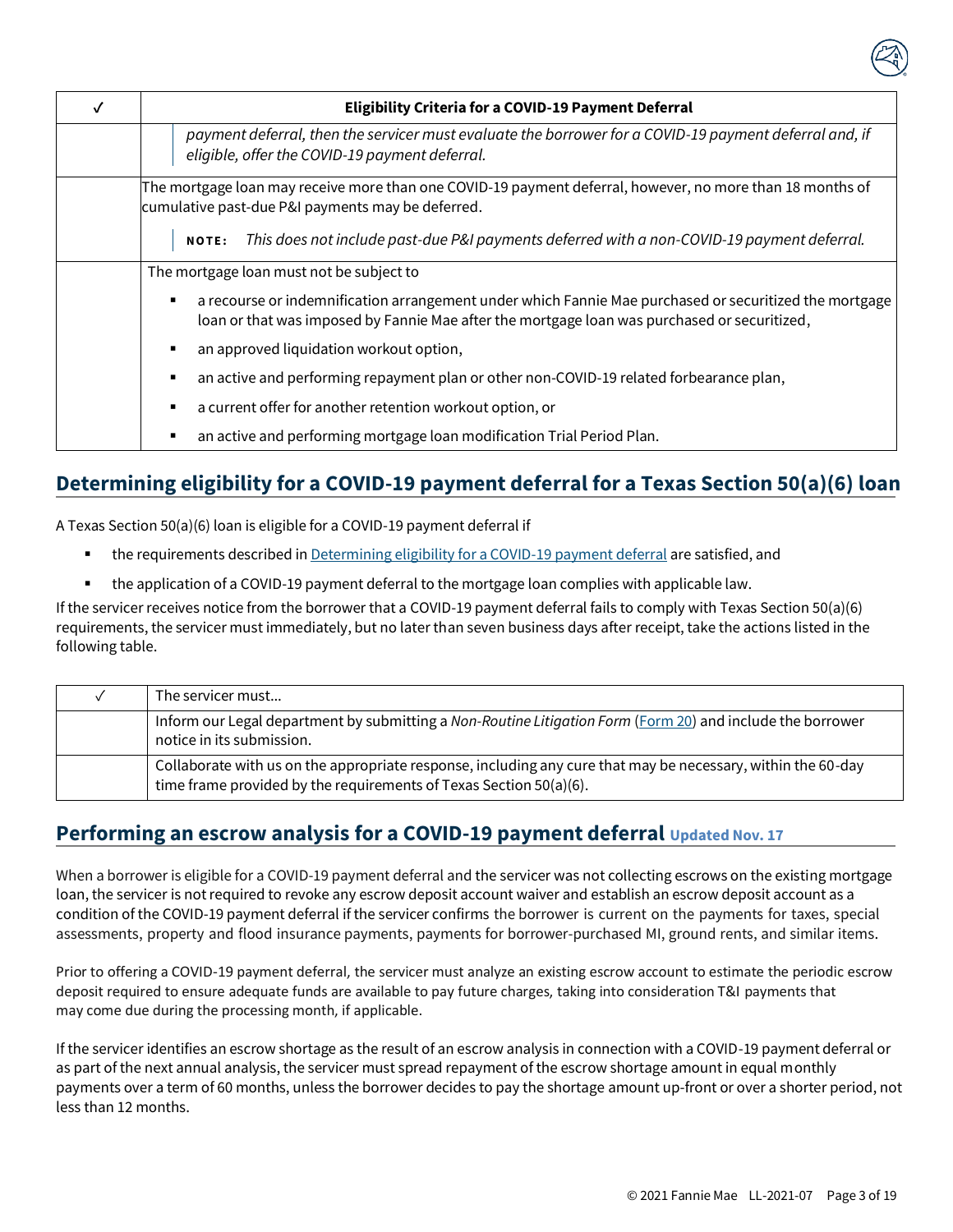

Any escrow account shortage that is identified at the time of the COVID-19 payment deferral must not be included in the noninterest bearing balance and the servicer is not required to fund any existing escrow account shortage.

If applicable law prohibits the establishment of the escrow account, the servicer must ensure that the T&I payments are paid to date.

### **Determining the COVID-19 payment deferral terms Updated Feb. 10, Feb. 25**

The servicer must defer the following amounts as a non-interest bearing balance, due and payable at maturity of the mortgage loan, or earlier upon the sale or transfer of the property, refinance of the mortgage loan, or payoff of the interest-bearing UPB:

- up to 18 months of past-due P&I payments, provided that it does not result in more than 18 months of past-due P&I payments cumulatively deferred as a result of a COVID-19 payment deferral;
- out-of-pocket escrow advances resulting from a delinquency and paid to third parties, provided they are paid prior to the effective date of the COVID-19 payment deferral; and
- servicing advances resulting from a delinquency, paid to third parties in the ordinary course of business, and not retained by the servicer, provided they are paid prior to the effective date of the COVID-19 payment deferral, if allowed by state law.

All other terms of the mortgage loan must remain unchanged.

Any existing non-interest bearing balance amount on the mortgage loan remains due and payable at maturity of the mortgage loan, or earlier upon the sale or transfer of the property, refinance of the mortgage loan, or payoff of the interest-bearing UPB.

### **Completing a COVID-19 payment deferral Updated Feb. 10, Feb. 25**

The servicer must complete (i.e., submit the case via Fannie Mae's servicing solutions system) a COVID-19 payment deferral in the same month in which it determines the borrower is eligible.

The servicer is authorized to use an additional month to allow for sufficient processing time (a "processing month") to complete a COVID-19 payment deferral. The servicer must treat all borrowers equally in applying the processing month, as evidenced by a written policy.

**N O T E:** *The borrower must make his or her full monthly contractual payment during the processing month if, as of the date of evaluation*

- the mortgage loan is 18 months delinguent, or
- *the COVID-19 payment deferral would cause the mortgage loan to exceed 18 months of cumulative deferred past-due P&I payments.*

*In this circumstance, the servicer must complete the COVID-19 payment deferral within the processing month after receipt of the borrower's full monthly contractual payment due during that month.*

The servicer must send the COVID-19 [payment deferral agreement,](https://singlefamily.fanniemae.com/media/document/docx/payment-deferral-agreement) or equivalent, to the borrower no later than five days after the completion of the COVID-19 payment deferral.

While use of the COVID-19 payment deferral agreement is optional, it reflects the minimum level of information that the servicer must communicate and illustrates a level of specificity that complies with the requirements of the *Servicing Guide*. Also, the servicer must ensure the COVID-19 payment deferral agreement complies with applicable law.

**N O T E :** *If the servicer determines the borrower's signature is required on the COVID-19 payment deferral agreement, it must receive the executed agreement prior to completing the COVID-19 payment deferral.* 

The servicer's application of a COVID-19 payment deferral to the mortgage loan must not impair our first lien position or enforceability against the borrower(s) in accordance with its terms.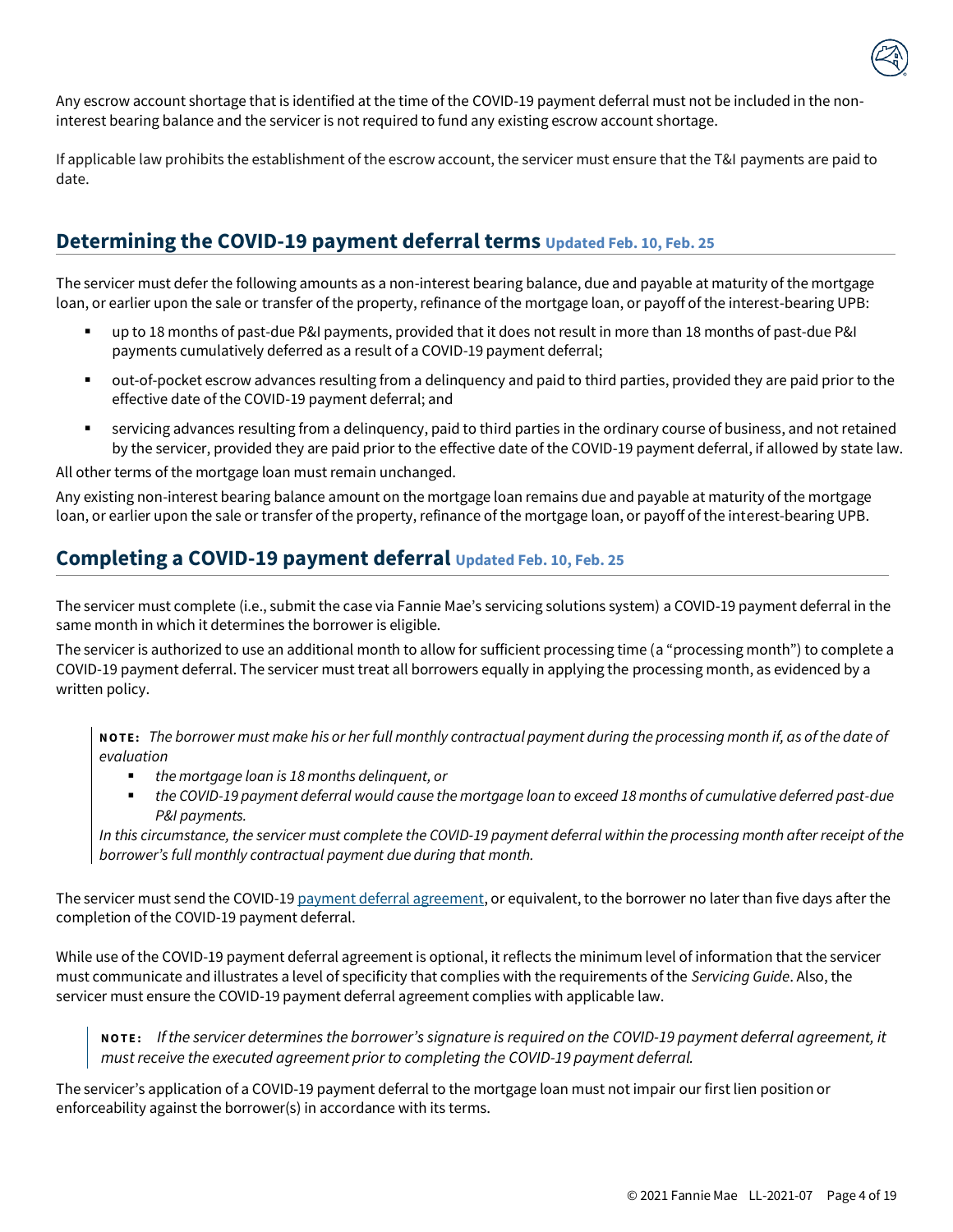The servicer must record the COVID-19 payment deferral agreement if the servicer determines that recordation is required to comply with law and ensure that the mortgage loan retains its first lien position. The servicer must obtain a title endorsement or similar title insurance product issued by a title insurance company if the COVID-19 payment deferral agreement will be recorded.

The servicer must also provide documents to the document custodian in accordance with the following table.

| If the COVID-19 payment deferral agreement is          | Then the servicer must send                                                                                                                                                                   |
|--------------------------------------------------------|-----------------------------------------------------------------------------------------------------------------------------------------------------------------------------------------------|
| not required to be signed by the borrower              | a copy of the COVID-19 payment deferral agreement signed by<br>the servicer to the document custodian within 25 days of the<br>effective date of the COVID-19 payment deferral.               |
| required to be signed by the borrower but not recorded | the fully executed original COVID-19 payment deferral<br>agreement to the document custodian within 25 days of the<br>effective date of the COVID-19 payment deferral.                        |
| required to be recorded                                | a certified copy of the fully executed COVID-19 payment<br>п<br>deferral agreement to the document custodian within 25<br>days of the effective date of the COVID-19 payment<br>deferral, and |
|                                                        | the original COVID-19 payment deferral agreement that is<br>٠<br>returned from the recorder's office to the document<br>custodian within 5 business days of receipt.                          |

### <span id="page-5-0"></span>**Soliciting the borrower for a post-forbearance COVID-19 payment deferral Updated Feb. 10, Feb. 25**

If the servicer is unable to establish QRPC as described in [Determining eligibility for a COVID-19 payment deferral](#page-1-1) with a borrower on a COVID-19 related forbearance plan and the borrower is otherwise eligible for a COVID-19 payment deferral, the servicer must send a solicitation for a COVID-19 payment deferral within 15 days after expiration of the forbearance plan.

The servicer must solicit the borrower using th[e Payment Deferral Post COVID-19 Forbearance Solicitation Cover Letter](#page-15-0) with the COVID-19 payment deferral agreement or the equivalent, making any appropriate changes to comply with applicable law.

While use of th[e Payment Deferral Post COVID-19 Forbearance Solicitation Cover Letter](#page-15-0) and COVID-19 payment deferral agreement is optional, it reflects the minimum level of information that the servicer must communicate and illustrates a level of specificity that complies with the requirements of the *Servicing Guide*.

Th[e Payment Deferral Post COVID-19 Forbearance Solicitation Cover Letter](#page-15-0) must include language that additional forbearance may be available if the borrower's hardship is not resolved, and that a mortgage loan modification may be available if the borrower needs payment relief.

The servicer must include instruction on how to accept the offer in the COVID-19 payment deferral agreement. The servicer is authorized to consider the following as acceptance by the borrower, subject to applicable law:

- the borrower contacting the servicer directly in accordance with any acceptable outreach and communication method,
- the borrower returning an executed COVID-19 payment deferral agreement, or
- any other method evidencing the borrower's acceptance as determined by the servicer.

The borrower must make his or her full monthly contractual payment during the month of the solicitation if, as of the date of evaluation

the mortgage loan is 18 months delinquent, or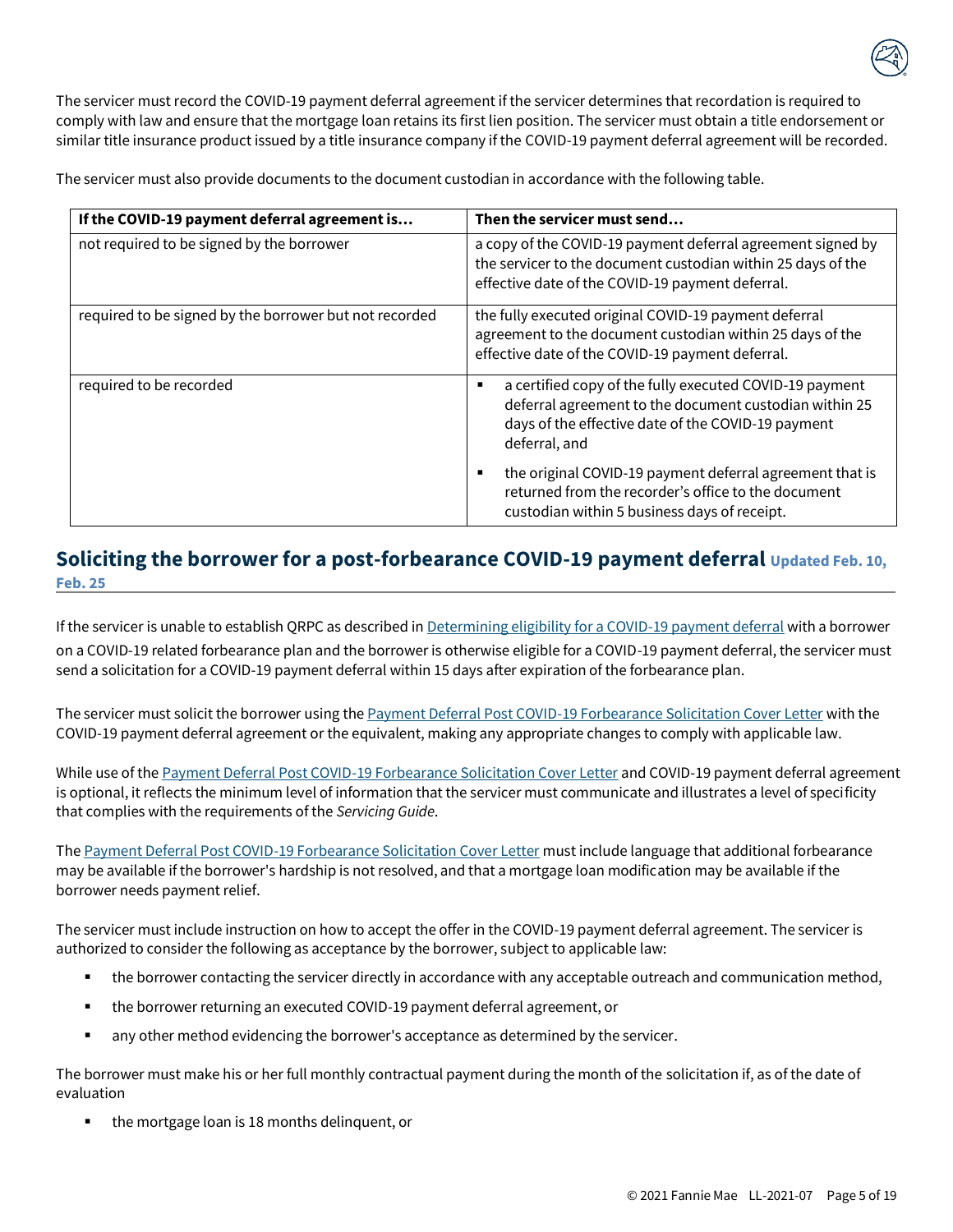

▪ the COVID-19 payment deferral would cause the mortgage loan to exceed 18 months of cumulative deferred past-due P&I payments.

In this circumstance, the servicer must complete the COVID-19 payment deferral within the month of the solicitation after receipt of the borrower's full monthly contractual payment due during that month.

**N O T E :** *If the servicer uses a processing month to complete the COVID-19 payment deferral, the borrower must also make his or her full monthly contractual payment during the processing month. The servicer must complete the COVID-19 payment deferral within the processing month after receipt of the borrower's full monthly contractual payment due during that month.*

### **Processing a COVID-19 payment deferral for an MBS mortgage loan**

MBS mortgage loans subject to a COVID-19 payment deferral will not be subject to automatic reclassification as described in  $\Delta$ 1-3-[06,](https://servicing-guide.fanniemae.com/THE-SERVICING-GUIDE/Part-A-Doing-Business-with-Fannie-Mae/Subpart-A1-Contractual-Obligations/Chapter-A1-3-Repurchases-Indemnifications-and-Make-Whole/A1-3-06-Automatic-Reclassification-of-MBS-Mortgage-Loans/1581707401/A1-3-06-Automatic-Reclassification-of-MBS-Mortgage-Loans-04-20-2020.htm?SearchType=sf) Automatic Reclassification of MBS Mortgage Loans. In addition, the servicer must not make a manual reclassification request for mortgage loans subject to a COVID-19 payment deferral.

### **Reporting a delinquency status code for a COVID-19 payment deferral**

The servicer must report delinquency status information to Fannie Mae through Fannie Mae's servicing solutions system in accordance wit[h D2-4-01,](https://servicing-guide.fanniemae.com/THE-SERVICING-GUIDE/Part-D-Providing-Solutions-to-a-Borrower/Subpart-D2-Assisting-a-Borrower-Who-is-Facing-Default-or/Chapter-D2-4-Reporting-Delinquent-Mortgage-Loans-and/D2-4-01-Reporting-a-Delinquent-Mortgage-Loan-to-Fannie-Mae/1042591241/D2-4-01-Reporting-a-Delinquent-Mortgage-Loan-to-Fannie-Mae-11-12-2014.htm?searchtype=sf) Reporting a Delinquent Mortgage Loan to Fannie Mae.

Unlike Fannie Mae's other workout options, COVID-19 payment deferral does not have a unique workout option delinquency status code. As a result, in the month the payment deferral is completed and the mortgage loan is reflected as current in Fannie Mae's investor reporting system, if no other delinquency status code is applicable to a mortgage loan subject to a COVID-19 payment deferral, the servicer is not required to report delinquency status information to Fannie Mae.

As a reminder, in accordance with LL-2021-02, *[Impact of COVID-19 on Servicing](https://singlefamily.fanniemae.com/media/document/pdf/lender-letter-ll-2021-02-impact-covid-19-servicing)*, the servicer must report reason for delinquency code 022, Energy- Environment Costs, when reporting the delinquency status of such mortgage loans to Fannie Mae.

### **Reporting a COVID-19 payment deferral to Fannie Mae Updated Feb. 10**

The servicer must submit an eligible COVID-19 payment deferral case to Fannie Mae's servicing solutions system by entering loanlevel information, including the applicable campaign ID to identify a COVID-19 payment deferral. The case must be entered by the last day of the month in which the evaluation took place.

If the borrower is required to make his or her full monthly contractual payment during the month of the solicitation, the servicer must remit and report via a Loan Activity Record (LAR) to Fannie Mae the borrower's full monthly contractual payment prior to completing the COVID-19 payment deferral in Fannie Mae's servicing solutions system.

If the servicer chooses to use a processing month, the servicer must enter the COVID-19 payment deferral case within the processing month, but no later than the last day of such month. If a full monthly contractual payment is required in the processing month, then the servicer must remit and report via a Loan Activity Record (LAR) to Fannie Mae the borrower's full monthly contractual payment due in the processing month prior to completing the COVID-19 payment deferral in Fannie Mae's servicing solutions system.

**N O T E :** *If the servicer does not remit and report via a LAR the full monthly contractual payment at least one business day prior to the last day of the month, the servicer will not be able to complete the COVID-19 payment deferral case. If the UPB or LPI reported in Fannie Mae's servicing solutions system prior to application of a COVID-19 payment deferral does not agree with the last reported UPB or LPI in Fannie Mae's investor reporting system, the COVID-19 payment deferral will not be processed in Fannie Mae's investor reporting system until the discrepancy is resolved.*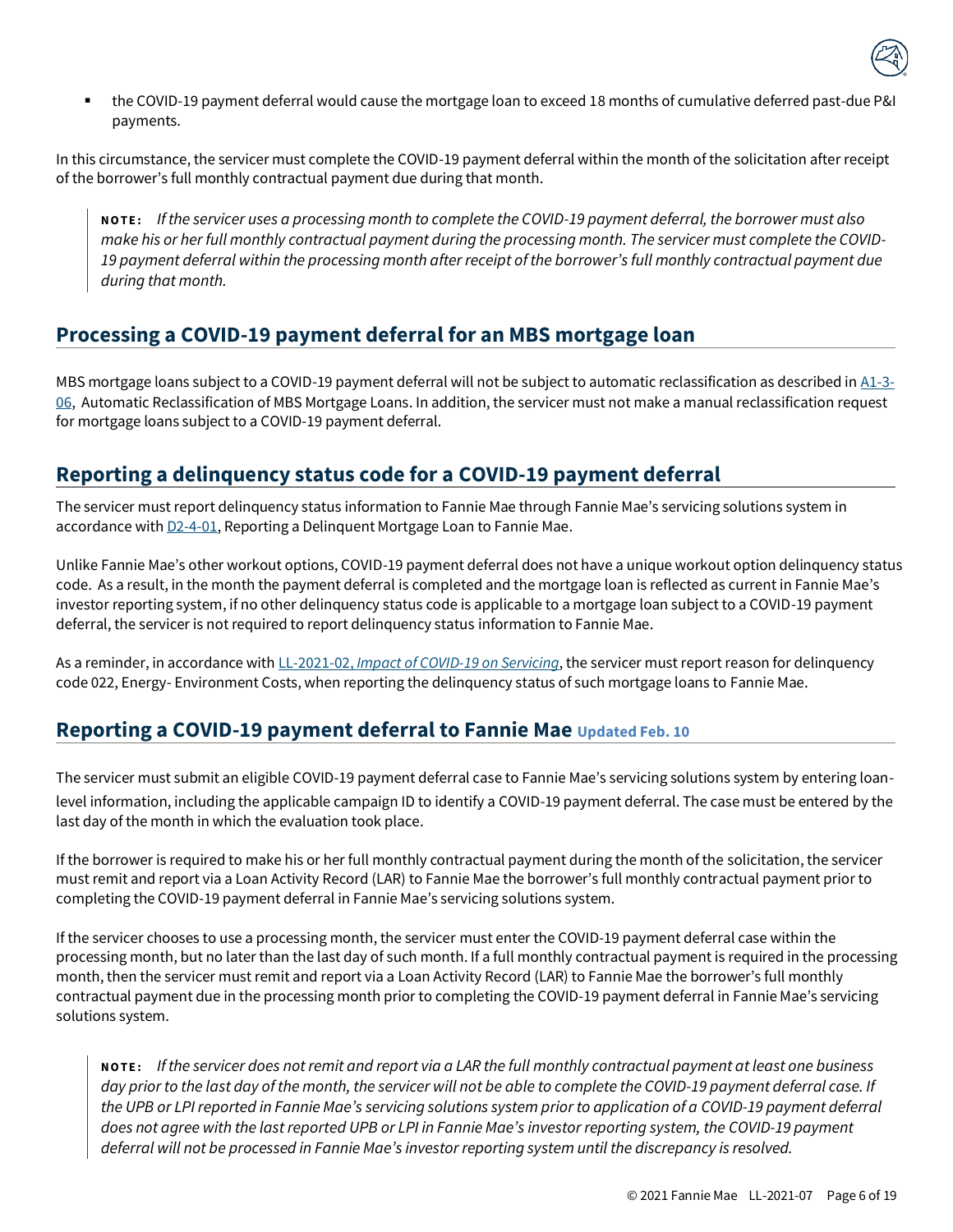

See Updates to the *[Investor Reporting Manual](#page-13-0)* within this Lender Letter for additional information.

### **Processing a COVID-19 payment deferral for a mortgage loan with mortgage insurance**

We have obtained delegation of authority on behalf of all servicers from the following mortgage insurers for the COVID-19 payment deferral: Arch MI, Essent Guaranty, Genworth, MassHousing, MGIC, National Mortgage Insurance, Radian Guaranty, RMIC, and United Guaranty.

If we have not obtained delegation of authority from the mortgage insurer for any particular workout option, the servicer must obtain this delegation or seek individual mortgage insurer approval.

### **Credit bureau reporting for a COVID-19 payment deferral**

The servicer must report the status of the mortgage loan to the credit bureaus in accordance with the Fair Credit Reporting Act, including as amended by the Coronavirus Aid, Relief, and Economic Security Act, for borrowers affected by the COVID-19 emergency.

### **Handling fees and late charges in connection with a COVID-19 payment deferral**

The servicer must not charge the borrower administrative fees. It must waive all late charges, penalties, stop payment fees, or similar charges upon completing a COVID-19 payment deferral.

### **Incentive fees for a COVID-19 payment deferral**

The servicer is eligible for a \$500 incentive fee upon completion of a COVID-19 payment deferral. Also, see *Servicing Guide* [F-2-02,](https://servicing-guide.fanniemae.com/THE-SERVICING-GUIDE/Part-F-Servicing-Guide-Procedures-Exhibits-Quick-Referen/Chapter-F-2-Exhibits/F-2-02-Incentive-Fees-for-Workout-Options/1045672441/F-2-02-Incentive-Fees-for-Workout-Options-12-09-2020.htm?searchtype=sf) Incentive Fees for Workout Options for additional information.

### **Servicing fees for a COVID-19 payment deferral**

The servicer will continue to receive the servicing fee it was receiving prior to completing the COVID-19 payment deferral after the COVID-19 payment deferral becomes effective.

Servicing fees, guaranty fees, and excess servicing fees (if applicable) will be reimbursed for mortgage loans that receive a COVID-19 payment deferral at the time the mortgage loan matures or is paid-in-full through a credit to the servicer's custodial account.

### **Paying expenses and requesting reimbursement related to a COVID-19 payment deferral**

The servicer must pay any necessary and actual out-of-pocket expenses in accordance with the *Servicing Guide* associated with the execution of a COVID-19 payment deferral, including, but not limited to:

- required notary fees,
- recording costs,
- title costs, or
- any other allowable and documented expense.

**N O T E :** *The above expenses must not be included in the non-interest bearing balance created by the COVID-19 payment deferral.* 

We will reimburse the servicer for allowable out-of-pocket expenses in accordance with  $F-1-0.5$ , Expense Reimbursement.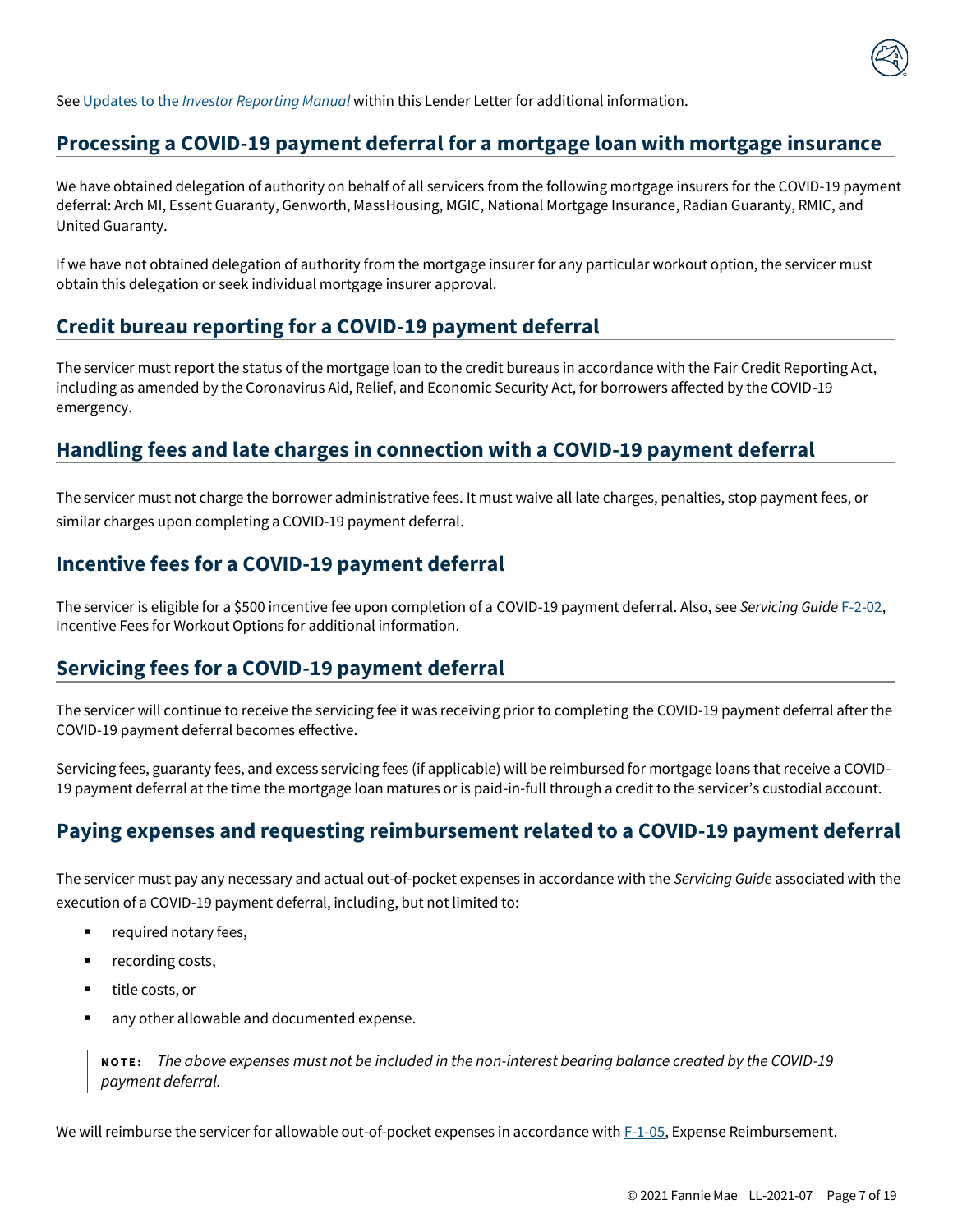

With regard to expenses that are advanced to third parties in accordance with our *Servicing Guide* and included in the non-interest bearing balance, the servicer will not automatically be reimbursed for expenses related to a COVID-19 payment deferral upon completion of the COVID-19 payment deferral, but instead must request reimbursement from Fannie Mae. The servicer must submit its *request for expense reimbursement* for expenses advanced and included in the non-interest bearing balance within 60 days of the completion of the COVID-19 payment deferral. Se[e E-5-01,](https://servicing-guide.fanniemae.com/THE-SERVICING-GUIDE/Part-E-Default-Related-Legal-Services-Bankruptcy-Foreclos/Chapter-E-5-Requesting-Reimbursement-for-Expenses/E-5-01-Requesting-Reimbursement-for-Expenses/1042826831/E-5-01-Requesting-Reimbursement-for-Expenses-11-09-2016.htm?SearchType=sf) Requesting Reimbursement for Expenses for additional information.

# <span id="page-8-0"></span>*Fannie Mae Flex Modification for COVID-19 Impacted Borrowers*

### <span id="page-8-1"></span>**Evaluating or soliciting a borrower with a COVID-19 related hardship for a Fannie Mae Flex Modification**

The following table provides the reduced eligibility criteria for evaluating a borrower with a COVID-19 related hardship for a Fannie Mae Flex Modification.

| √ | Reduced eligibility criteria when evaluating a borrower with a COVID-19 related hardship for a Fannie Mae<br><b>Flex Modification</b>                                                                                                                                                                                                                                                                                                                             |  |
|---|-------------------------------------------------------------------------------------------------------------------------------------------------------------------------------------------------------------------------------------------------------------------------------------------------------------------------------------------------------------------------------------------------------------------------------------------------------------------|--|
|   | The mortgage loan must be a first-lien conventional mortgage loan.                                                                                                                                                                                                                                                                                                                                                                                                |  |
|   | The mortgage loan must<br>have been current or less than two months delinguent as of Mar. 1, 2020, the effective date of the<br>٠                                                                                                                                                                                                                                                                                                                                 |  |
|   | National Emergency declaration related to COVID-19; and                                                                                                                                                                                                                                                                                                                                                                                                           |  |
|   | be at least 90 days delinquent.<br>٠                                                                                                                                                                                                                                                                                                                                                                                                                              |  |
|   | NOTE: If a mortgage loan was originated after Mar. 1, 2020, the effective date of the National<br>Emergency Declaration related to COVID-19, and otherwise meets the reduced eligibility criteria to<br>receive a Fannie Mae Flex Modification, then the servicer must evaluate the borrower for a Fannie Mae<br>Flex Modification in accordance with the reduced eligibility criteria in this table and, if eligible, offer the<br>Fannie Mae Flex Modification. |  |
|   | The mortgage loan must not be subject to                                                                                                                                                                                                                                                                                                                                                                                                                          |  |
|   | a recourse or indemnification arrangement under which Fannie Mae purchased or securitized the<br>٠<br>mortgage loan or that was imposed by Fannie Mae after the mortgage loan was purchased or securitized;                                                                                                                                                                                                                                                       |  |
|   | a current offer for another mortgage loan modification or other workout option;<br>٠                                                                                                                                                                                                                                                                                                                                                                              |  |
|   | an approved liquidation workout option; or<br>٠                                                                                                                                                                                                                                                                                                                                                                                                                   |  |
|   | an active and performing repayment plan, other non COVID-19 related forbearance plan, or Trial Period Plan.<br>п                                                                                                                                                                                                                                                                                                                                                  |  |

**N O T E :** *With the exception of the reduced eligibility criteria, determining the new modified mortgage loan terms, escrow administration, and solicitation requirements when evaluating a borrower for a Fannie Mae Flex Modification in this Lender Letter, the servicer must otherwise refer to the requirements in the Servicing Guide for processing and completing a Fannie Mae Flex Modification.* 

If the servicer is unable to establish QRPC as described i[n Determining eligibility for a COVID-19 payment deferral](#page-1-1) with a borrower on a COVID-19 related forbearance plan and the borrower is ineligible for a COVID-19 payment deferral, then the servicer must evaluate the borrower for a Fannie Mae Flex Modification in accordance with the reduced eligibility criteria in the table above and,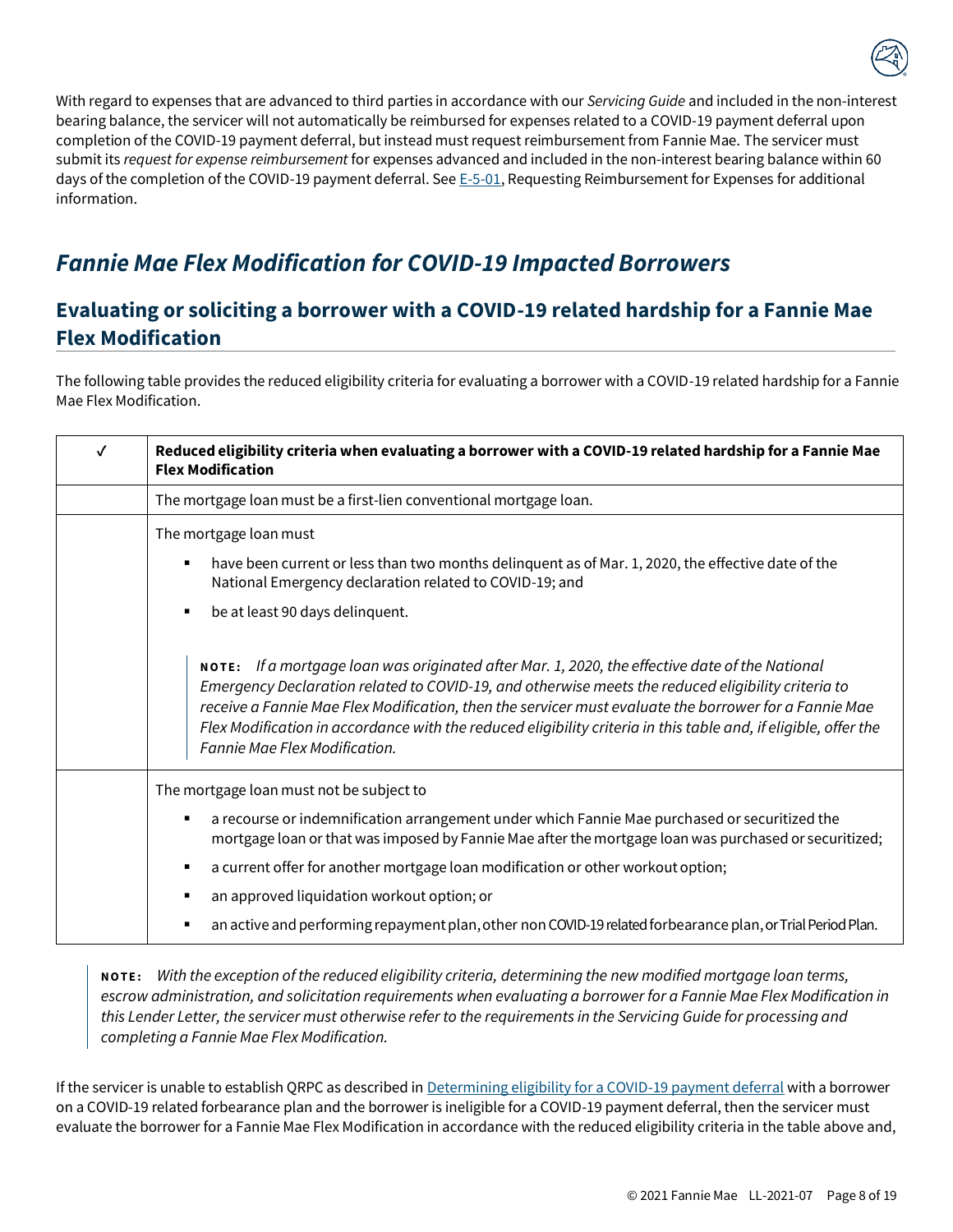

if eligible, the servicer must send an offer for a Fannie Mae Flex Modification within 15 days after expiration of the forbearance plan.

In addition, if a borrower is eligible for a COVID-19 payment deferral but does notrespond to the COVID-19 payment deferral offer as described i[n Soliciting the borrower for a post-forbearance COVID-19 payment deferral](#page-5-0) by the acceptance date provided in the COVID-19 payment deferral agreement, then the servicer must evaluate the borrower for a Fannie Mae Flex Modification in accordance with the reduced eligibility criteria in the table above and, if eligible, solicit the borrower for a Fannie Mae Flex Modification within 15 days after the expiration of the COVID-19 payment deferral offer.

**N O T E :** *In either case, the servicer is authorized to continue proactive solicitation for a Fannie Mae Flex Modification at its discretion.*

The servicer must not solicit a borrower for a Fannie Mae Flex Modification if the property has a scheduled foreclosure sale date within

- 60 days of the evaluation date if the property is in a judicial state, or
- 30 days of the evaluation date if the property is in a non-judicial state.

The servicer must send the borrower the applicabl[e Flex Modification Solicitation Cover Letter](https://servicing-guide.fanniemae.com/THE-SERVICING-GUIDE/SVC-Guide-Exhibits/1208647921/FLEX-MODIFICATION-SOLICITATION-COVER-LETTERS-07-15-2020.htm#FLEX_MODIFICATION_SOLICITATION_COVER_LETTER) with the Flex Modification Trial Period Plan Solicitation Offer — Not Based on an Evaluation of a BR[P Evaluation Notice,](https://singlefamily.fanniemae.com/media/document/doc/evaluation-notices) or the equivalent, and make appropriate changes to these documents, including the applicable Frequently Asked Questions and as needed to comply with applicable law.

See als[o Determining the new modified mortgage loan terms for a](#page-10-0) Fannie Mae Flex Modification for COVID-19 impacted borrowers within this Lender Letter.

# <span id="page-9-0"></span>**Evaluating a borrower who defaulted after completing a COVID-19 payment deferral for a Fannie Mae Flex Modification**

If the borrower becomes 60 days delinquent within 6 months of the COVID-19 related payment deferral's effective date and the servicer is unable to achieve QRPC, then the servicer must evaluate the borrower for a Fannie Mae Flex Modification in accordance with the reduced eligibility criteria in the table below and if eligible, offer the Flex Modification to the borrower no later than the 75th day of delinquency. The servicer is not required to

- receive a complete BRP from the borrower, or
- have previously solicited the borrower for a workout option.

**N O T E :** *The servicer is authorized to continue proactive solicitation for Fannie Mae Flex Modification based on reduced eligibility criteria at its discretion. The servicer must not solicit a borrower for a Fannie Mae Flex Modification based on*  reduced eligibility criteria if the property has a scheduled foreclosure sale date within 60 days of the evaluation date if *the property is in a judicial state, or within 30 days of the evaluation date if the property is in a non-judicial state.* 

| Reduced eligibility criteria when soliciting a borrower who defaulted after completing a COVID-19 payment<br>deferral                                                                                       |  |
|-------------------------------------------------------------------------------------------------------------------------------------------------------------------------------------------------------------|--|
| The mortgage loan must be a first-lien conventional mortgage loan.                                                                                                                                          |  |
| The mortgage loan must not be subject to                                                                                                                                                                    |  |
| a recourse or indemnification arrangement under which Fannie Mae purchased or securitized the<br>п<br>mortgage loan or that was imposed by Fannie Mae after the mortgage loan was purchased or securitized; |  |
| a current offer for another mortgage loan modification or other workout option;<br>٠                                                                                                                        |  |
| an approved liquidation workout option; or<br>п                                                                                                                                                             |  |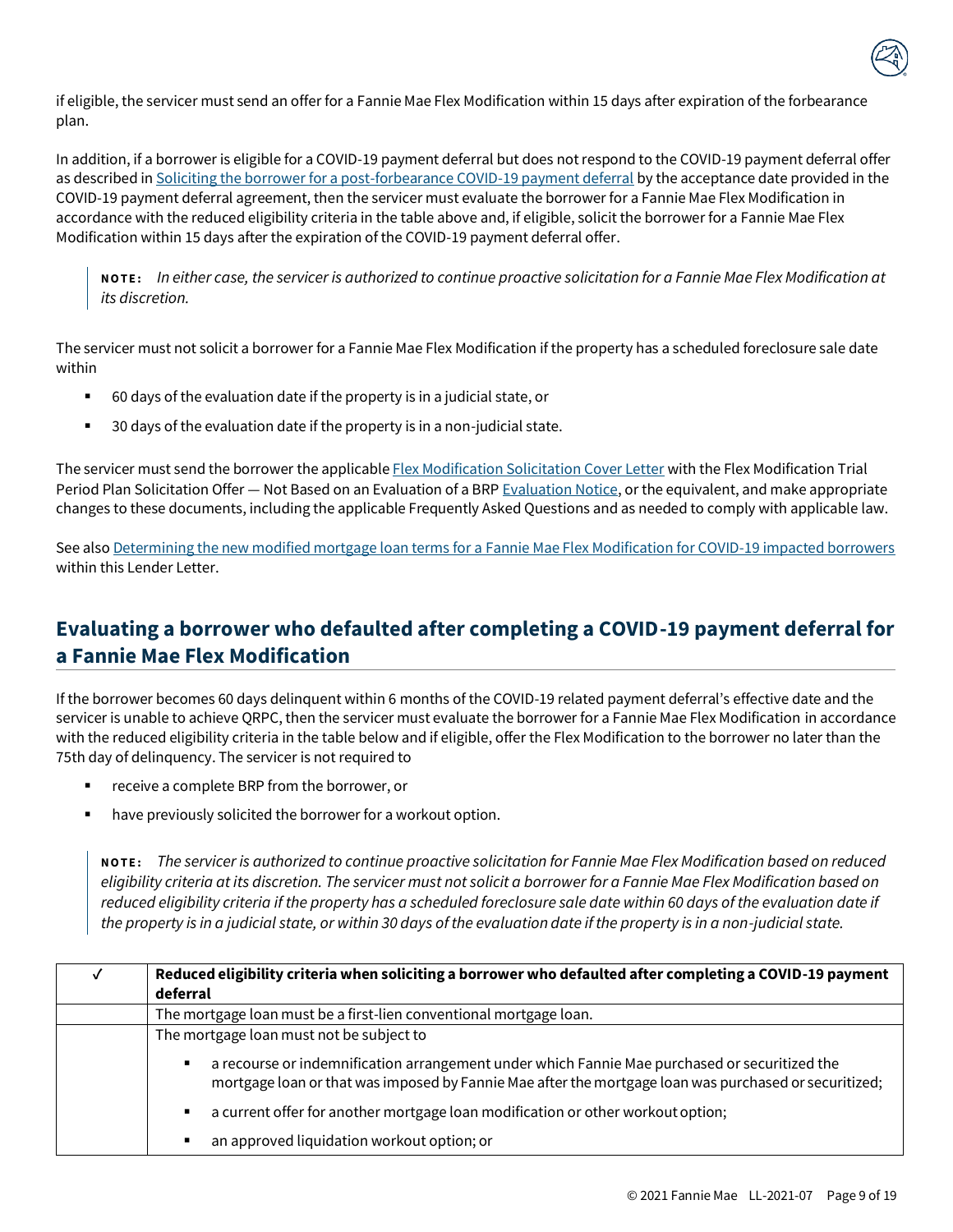| Reduced eligibility criteria when soliciting a borrower who defaulted after completing a COVID-19 payment<br>deferral |  |
|-----------------------------------------------------------------------------------------------------------------------|--|
| an active and performing repayment plan, forbearance plan, or Trial Period Plan.                                      |  |

The servicer must send the borrower the applicabl[e Flex Modification Solicitation Cover Letter](https://servicing-guide.fanniemae.com/THE-SERVICING-GUIDE/SVC-Guide-Exhibits/1208647921/FLEX-MODIFICATION-SOLICITATION-COVER-LETTERS-07-15-2020.htm#FLEX_MODIFICATION_SOLICITATION_COVER_LETTER) with the Flex Modification Trial Period Plan Solicitation Offer — Not Based on an Evaluation of a BR[P Evaluation Notice,](https://singlefamily.fanniemae.com/media/document/doc/evaluation-notices) or the equivalent, and make appropriate changes to these documents, including the applicable Frequently Asked Questions and as needed to comply with applicable law.

See als[o Determining the new modified mortgage loan terms for a Fannie Mae Flex Modification for COVID-19 impacted borrowers](#page-10-0) within this Lender Letter.

# **Performing an escrow analysis for a Fannie Mae Flex Modification for COVID-19**

#### **impacted borrowers New Jun. 30, Nov. 17**

When a borrower is eligible for a Fannie Mae Flex Modification in accordance with the reduced eligibility criteria as outlined in [Evaluating or soliciting a borrower with a COVID-19 related hardship for a Fannie](#page-8-1) Mae Flex Modification or in [Evaluating a borrower](#page-9-0)  [who defaulted after completing a COVID-19 payment deferral for](#page-9-0) a Fannie Mae Flex Modification and the servicer was not collecting escrows on the existing mortgage loan, the servicer is not required to revoke any escrow deposit account waiver and establish an escrow deposit account as a condition of the mortgage loan modification if the servicer confirms the borrower is current on the payments for taxes, special assessments, property and flood insurance payments, payments for borrower-purchased MI, ground rents, and similar.

Prior to offering a Fannie Mae Flex Modification, the servicer must analyze an existing escrow account to estimate the periodic escrow deposit required to ensure adequate funds are available to pay future charges, taking into consideration T&I payments that may come due during the trial period plan.

If the initial escrow analysis or next annual analysis identifies an escrow shortage, the servicer must spread repayment of the escrow shortage amount in equal monthly payments over a term of 60 months, unless the borrower decides to pay the shortage amount up-front or over a shorter period, not less than 12 months.

Any escrow account shortage that is identified at the time of the mortgage loan modification must not be capitalized and the servicer is not required to fund any existing escrow account shortage.

If applicable law prohibits the establishment of the escrow account, the servicer must ensure that the T&I payments are paid to date.

# <span id="page-10-0"></span>**Determining the new modified mortgage loan terms for a Fannie Mae Flex Modification for COVID-19 impacted borrowers New Jun. 30**

When a borrower is eligible for a Fannie Mae Flex Modification in accordance with the reduced eligibility criteria as outlined in [Evaluating or soliciting a borrower with a COVID-19 related hardship for a Fannie](#page-8-1) Mae Flex Modification or in [Evaluating a borrower](#page-9-0)  [who defaulted after completing a COVID-19 payment deferral for](#page-9-0) a Fannie Mae Flex Modification, the servicer must determine the borrower's new modified mortgage loan terms in accordance with *Determining the Fannie Mae Flex Modification Terms* in [D2-3.2-07,](https://servicing-guide.fanniemae.com/THE-SERVICING-GUIDE/Part-D-Providing-Solutions-to-a-Borrower/Subpart-D2-Assisting-a-Borrower-Who-is-Facing-Default-or/Chapter-D2-3-Fannie-Mae-s-Home-Retention-and-Liquidation/Section-D2-3-2-Home-Retention-Workout-Options/D2-3-2-07-Fannie-Mae-Flex-Modification/1042575201/D2-3-2-07-Fannie-Mae-Flex-Modification-09-09-2020.htm#Determining.20the.20Fannie.20Mae.20Flex.20Modification.20Terms) Fannie Mae Flex Modification, and in accordance with the requirements below in lieu of those provided in *Determining the New Modified Mortgage Loan Terms* in [F-1-27,](https://servicing-guide.fanniemae.com/THE-SERVICING-GUIDE/Part-F-Servicing-Guide-Procedures-Exhibits-Quick-Referen/Chapter-F-1-Servicing-Guide-Procedures/F-1-27-Processing-a-Fannie-Mae-Flex-Modification/1045445021/F-1-27-Processing-a-Fannie-Mae-Flex-Modification-06-09-2021.htm#Determining.20New.20Modified.20Mortgage.20Loan.20Terms) Processing a Fannie Mae Flex Modification.

**N O T E :** *With the exception of Step 2, all other steps in the table below that are applicable to a Fannie Mae Flex Modification for COVID-19 impacted borrowers under the reduced eligibility criteria remain unchanged and are included for ease of reference.*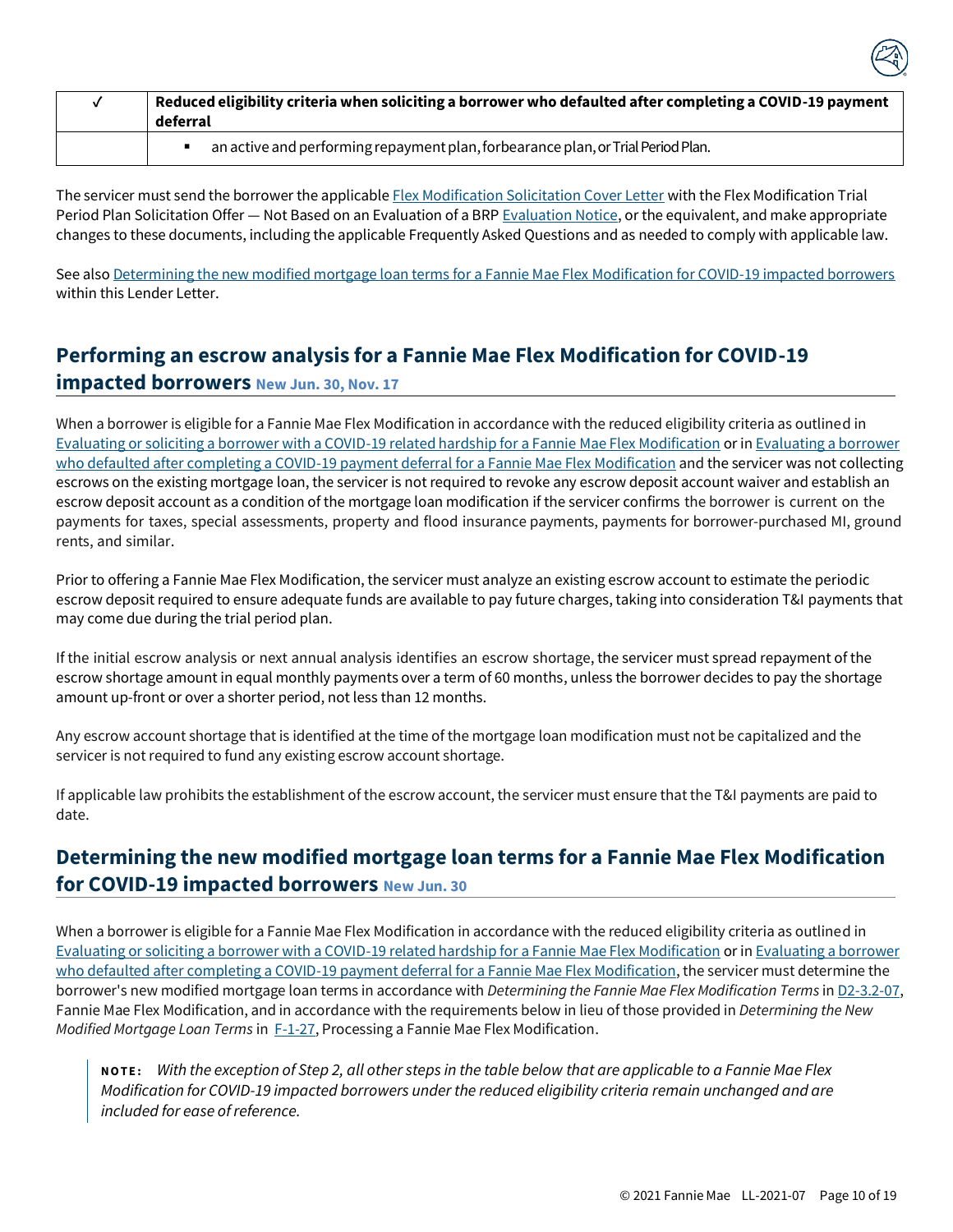

The servicer must determine the post-modification MTMLTV ratio and complete all the steps in the order shown in the following table, unless prohibited by applicable law, to determine the borrower's new modified mortgage loan terms.

| <b>Step</b>             | <b>Servicer Action</b>                                                                                                                                                                                                                                                                                                                                                                                                                                                                                                    |                                                                                                                                                                                                               |  |
|-------------------------|---------------------------------------------------------------------------------------------------------------------------------------------------------------------------------------------------------------------------------------------------------------------------------------------------------------------------------------------------------------------------------------------------------------------------------------------------------------------------------------------------------------------------|---------------------------------------------------------------------------------------------------------------------------------------------------------------------------------------------------------------|--|
| 1                       | Capitalize eligible arrearages. The following are considered as acceptable arrearages for capitalization:                                                                                                                                                                                                                                                                                                                                                                                                                 |                                                                                                                                                                                                               |  |
|                         | accrued interest;<br>out-of-pocket escrow advances to third parties, provided they are paid prior to the effective date of the<br>$\bullet$<br>mortgage loan modification;                                                                                                                                                                                                                                                                                                                                                |                                                                                                                                                                                                               |  |
|                         | servicing advances paid to third parties in the ordinary course of business and not retained by the<br>servicer, provided they are paid prior to the effective date of the mortgage loan modification, if allowed                                                                                                                                                                                                                                                                                                         |                                                                                                                                                                                                               |  |
|                         | by state laws; and<br>any outstanding non-interest bearing balance from a previously completed loan modification or a<br>previously completed payment deferral.                                                                                                                                                                                                                                                                                                                                                           |                                                                                                                                                                                                               |  |
|                         | NOTE: If applicable state law prohibits capitalization of past due interest or any other amount, the<br>servicer must collect such funds from the borrower over a period not to exceed 60 months unless the<br>borrower decides to pay the amount up-front. Late charges may not be capitalized and must be waived if<br>the borrower satisfies all conditions of the Trial Period Plan.                                                                                                                                  |                                                                                                                                                                                                               |  |
|                         | See Administering an Escrow Account in Connection With a Mortgage Loan Modification in B-1-01, Administering an<br>Escrow Account and Paying Expenses for additional information.                                                                                                                                                                                                                                                                                                                                         |                                                                                                                                                                                                               |  |
| $\overline{2}$          | Set the modification interest rate to a fixed rate based on the requirements in the following table using the<br>contractual interest rate in effect for the periodic payment due in the month of the evaluation date.                                                                                                                                                                                                                                                                                                    |                                                                                                                                                                                                               |  |
|                         | If the mortgage loan is                                                                                                                                                                                                                                                                                                                                                                                                                                                                                                   | Then the servicer must                                                                                                                                                                                        |  |
|                         | a fixed rate (including an ARM or step-rate that has<br>reached its final step)                                                                                                                                                                                                                                                                                                                                                                                                                                           | Set the modified interest rate to the lesser of<br>the Fannie Mae Modification Interest Rate, or<br>the borrower's current contractual interest<br>rate.                                                      |  |
|                         | an ARM or step-rate that has not reached its final<br>interest rate                                                                                                                                                                                                                                                                                                                                                                                                                                                       | Set the modified interest rate to the lesser of<br>the Fannie Mae Modification Interest Rate,<br>the final interest rate for the step-rate<br>modification, or<br>the lifetime interest rate cap for the ARM. |  |
| $\overline{\mathbf{3}}$ | Extend the term to 480 months from the mortgage loan modification effective date.                                                                                                                                                                                                                                                                                                                                                                                                                                         |                                                                                                                                                                                                               |  |
|                         | NOTE: When the mortgage loan is secured by a property where the title is held as a leasehold estate, the<br>term of the leasehold estate must not expire prior to the date that is five years beyond the new maturity<br>date of the modified mortgage loan. In the event that the current term of the leasehold estate would<br>expire prior to such date, the term of the leasehold estate must be renegotiated to satisfy this requirement<br>for the mortgage loan to be eligible for the mortgage loan modification. |                                                                                                                                                                                                               |  |
| 4                       | Forbear principal if the post-modification MTMLTV ratio is greater than 100%, in an amount that is the lesser of<br>an amount that would create a post-modification MTMLTV ratio of 100% using the interest-bearing UPB, or<br>30% of the gross post-modification UPB of the mortgage loan.                                                                                                                                                                                                                               |                                                                                                                                                                                                               |  |
| 5                       | Provide or increase principal forbearance until a 20% P&I payment reduction is achieved; however, the servicer must<br>not forbear more than<br>an amount that would create a post-modification MTMLTV ratio less than 80% using the interest-bearing<br>principal balance, or<br>30% of the gross post-modification UPB of the mortgage loan.                                                                                                                                                                            |                                                                                                                                                                                                               |  |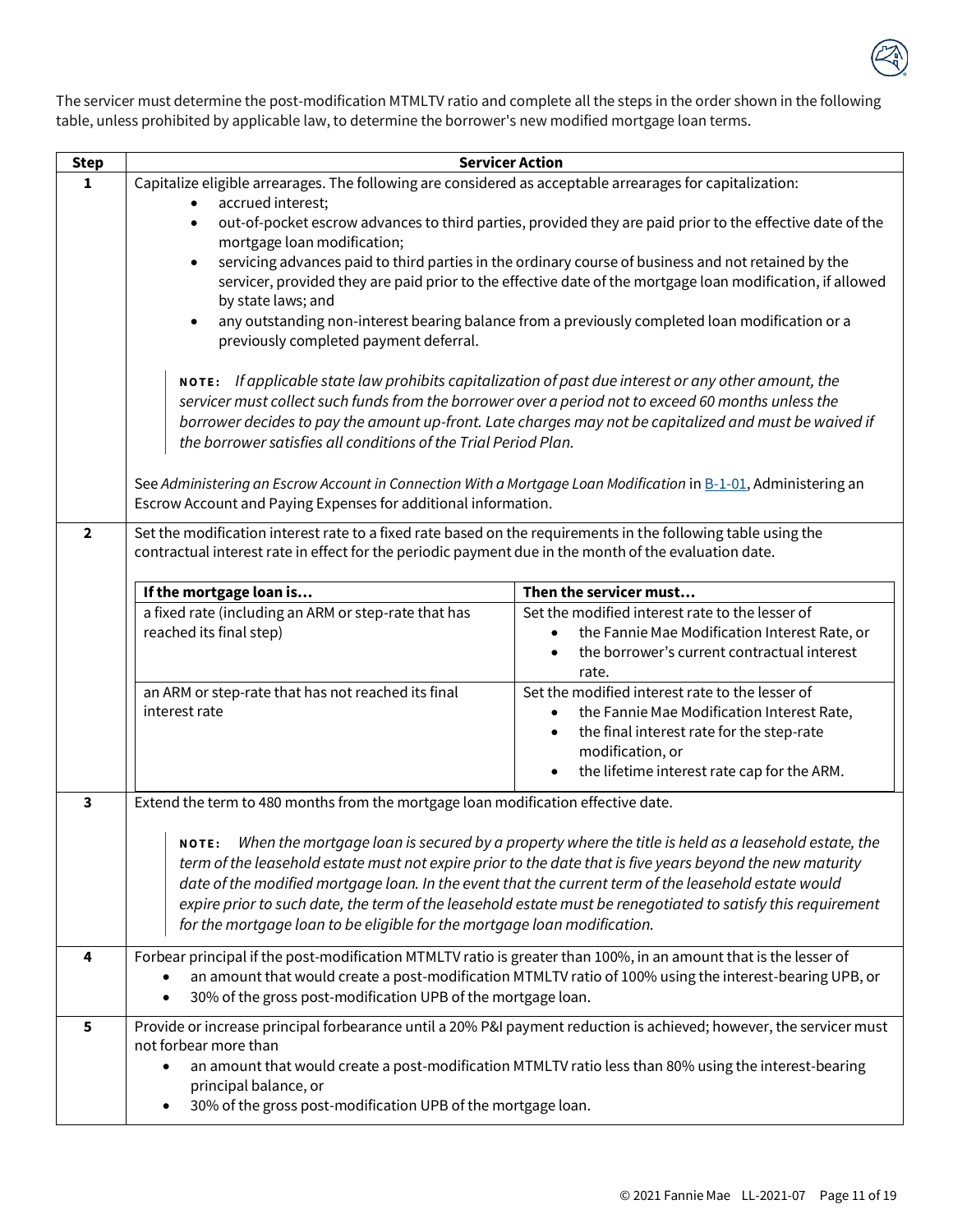

**N O T E :** *Interest must not accrue on any principal forbearance. Principal forbearance is payable upon the earliest of the maturity of the mortgage loan modification, sale or transfer of the property, refinance of the mortgage loan, or payoff of the interest-bearing UPB.*

### **Update to Fannie Mae Flex Modification eligibility criteria**

A COVID-19 payment deferral does not count as a mortgage loan modification when determining the number of times the mortgage loan has previously been modified for purposes of determining eligibility for a Fannie Mae Flex Modification in accordance with *Determining Eligibility for a Fannie Mae Flex Modification* in **D2-3.2-07**, Fannie Mae Flex Modification.

# <span id="page-12-0"></span>*Evaluation hierarchy for a borrower impacted by COVID-19*

# **Evaluation hierarchy for a borrower impacted by COVID-19 Updated Feb. 10, Feb. 25, Nov. 17**

The servicer servicer must evaluate borrowers impacted by COVID-19 for a COVID-19 payment deferral or a Fannie Mae Flex Modification in accordance with the eligibility requirements and evaluation hierarchy described below.

If the servicer determines that the borrower is unable to resolve the delinquency through a reinstatement and cannot afford a repayment plan, the servicer must evaluate the borrower for a workout option in accordance with the evaluation hierarchy in the following table.

| If the servicer                                                                                                                  | Then the servicer must evaluate the borrower impacted by COVID-19 for                                                                                                                                                                                                                                                                                                                                                     |
|----------------------------------------------------------------------------------------------------------------------------------|---------------------------------------------------------------------------------------------------------------------------------------------------------------------------------------------------------------------------------------------------------------------------------------------------------------------------------------------------------------------------------------------------------------------------|
| achieves QRPC with the borrower,<br>regardless of whether the<br>borrower was on a COVID-19<br>related forbearance plan          | a COVID-19 payment deferral in accordance with Determining eligibility for a<br>٠<br>COVID-19 payment deferral, and if eligible offer a COVID-19 payment deferral;<br>unless<br>the servicer determines that the borrower is not capable of maintaining the                                                                                                                                                               |
|                                                                                                                                  | full contractual monthly PITI payment, including the amount required to<br>repay any escrow shortage amount over a term of 60 months;<br>the mortgage loan is greater than 18 months delinquent; or<br>$\bullet$<br>the COVID-19 payment deferral would result in the mortgage loan exceeding<br>$\bullet$<br>18 cumulative months of deferred past-due P&I payments; then the servicer<br>must evaluate the borrower for |
|                                                                                                                                  | a Fannie Mae Flex Modification in accordance with the reduced eligibility criteria<br>in Evaluating or soliciting a borrower with a COVID-19 related hardship for a<br>Fannie Mae Flex Modification, and if eligible offer a Fannie Mae Flex Modification;<br>unless                                                                                                                                                      |
|                                                                                                                                  | the mortgage loan is two or more months delinquent as of the effective date<br>$\bullet$<br>of the National Emergency declaration related to the COVID-19 emergency;<br>or<br>the mortgage loan is less than 90 days delinquent; then the servicer must                                                                                                                                                                   |
|                                                                                                                                  | evaluate the borrower for                                                                                                                                                                                                                                                                                                                                                                                                 |
|                                                                                                                                  | a Fannie Mae Flex Modification in accordance with D2-3.2-07, Fannie Mae Flex<br>٠<br>Modification, and if eligible offer a Fannie Mae Flex Modification.                                                                                                                                                                                                                                                                  |
| does not achieve QRPC with a<br>borrower who is on a COVID-19<br>related forbearance plan prior to<br>the expiration of the plan | a COVID-19 payment deferral if the borrower is otherwise eligible in accordance<br>٠<br>with Determining eligibility for a COVID-19 payment deferral, and if eligible,<br>solicit the borrower for a COVID-19 payment deferral in accordance with<br>Soliciting the borrower for a post-forbearance COVID-19 payment deferral;<br>unless                                                                                  |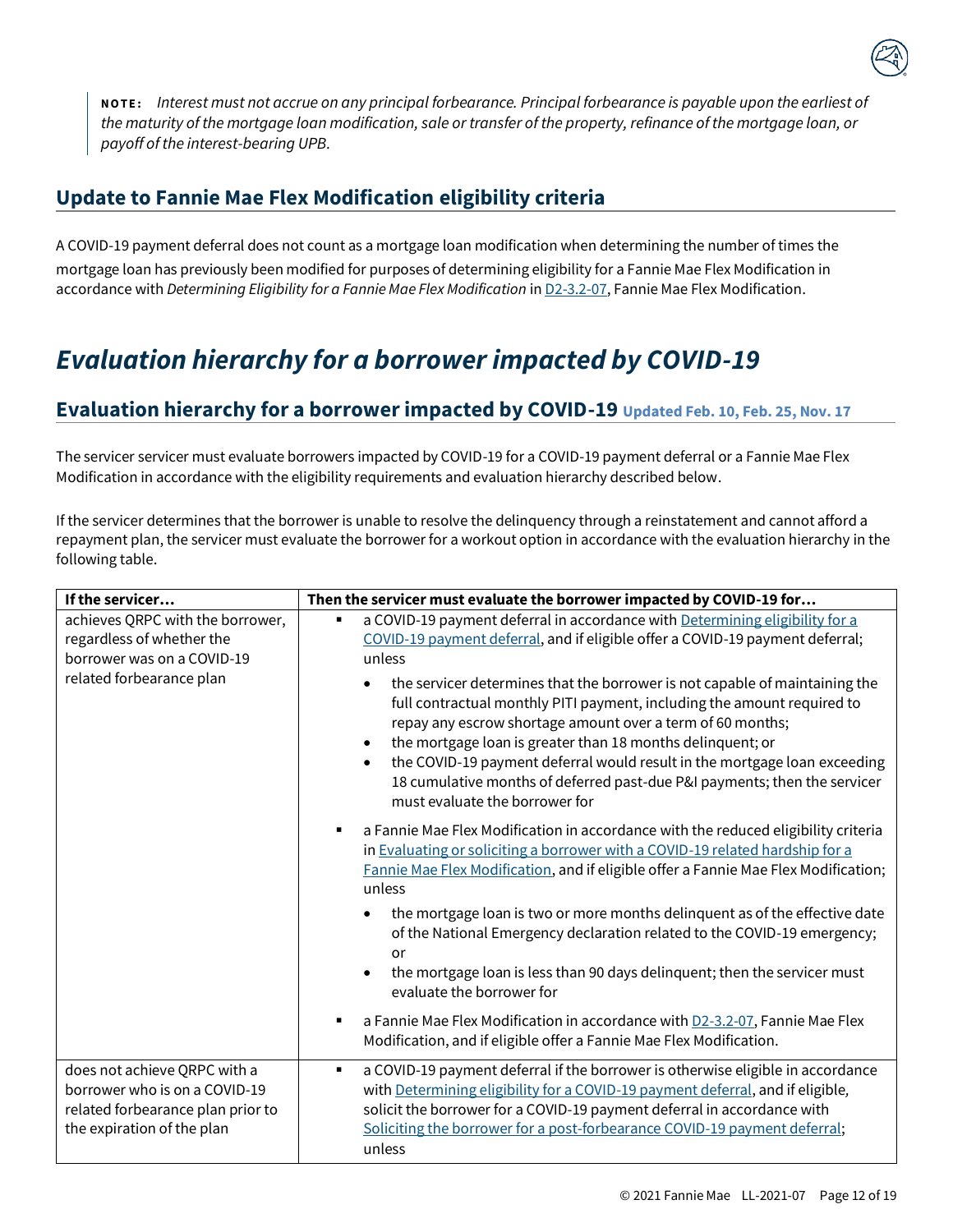| If the servicer                                                                                 | Then the servicer must evaluate the borrower impacted by COVID-19 for                                                                                                                                                                                                                                                                                                                                                                                                                                                                                                                                                                                                                                                                          |
|-------------------------------------------------------------------------------------------------|------------------------------------------------------------------------------------------------------------------------------------------------------------------------------------------------------------------------------------------------------------------------------------------------------------------------------------------------------------------------------------------------------------------------------------------------------------------------------------------------------------------------------------------------------------------------------------------------------------------------------------------------------------------------------------------------------------------------------------------------|
|                                                                                                 | the mortgage loan is greater than 18 months delinquent, or<br>the COVID-19 payment deferral would result in the mortgage loan exceeding<br>$\bullet$<br>18 cumulative months of deferred past-due P&I payments; then the servicer<br>must evaluate the borrower for                                                                                                                                                                                                                                                                                                                                                                                                                                                                            |
|                                                                                                 | a Fannie Mae Flex Modification in accordance with the reduced eligibility criteria<br>$\blacksquare$<br>in Evaluating or soliciting a borrower with a COVID-19 related hardship for a<br>Fannie Mae Flex Modification, and if eligible, solicit the borrower for a Fannie<br>Mae Flex Modification in accordance with Evaluating or soliciting a borrower<br>with a COVID-19 related hardship for a Fannie Mae Flex Modification; unless                                                                                                                                                                                                                                                                                                       |
|                                                                                                 | the mortgage loan is two or more months delinquent as of the effective date<br>of the National Emergency declaration related to the COVID-19 emergency;<br>then the servicer must evaluate the borrower for                                                                                                                                                                                                                                                                                                                                                                                                                                                                                                                                    |
|                                                                                                 | a Fannie Mae Flex Modification in accordance with D2-3.2-07, Fannie Mae Flex<br>$\blacksquare$<br>Modification; and if the mortgage loan is 90 or more days delinquent and the<br>borrower is otherwise eligible, solicit the borrower a Fannie Mae Flex<br>Modification in accordance with Evaluating or soliciting a borrower with a<br>COVID-19 related hardship for a Fannie Mae Flex Modification.                                                                                                                                                                                                                                                                                                                                        |
|                                                                                                 | NOTE: If the borrower doesn't respond to the COVID-19 payment deferral offer<br>as described in Soliciting the borrower for a post-forbearance COVID-19 payment<br>deferral by the acceptance date provided in the COVID-19 payment deferral<br>agreement, then the servicer must evaluate the borrower for a Fannie Mae Flex<br>Modification in accordance with the reduced eligibility criteria in accordance<br>with Evaluating or soliciting a borrower with a COVID-19 related hardship for a<br>Fannie Mae Flex Modification and, if eligible, solicit the borrower for a Fannie<br>Mae Flex Modification in accordance with Evaluating or soliciting a borrower<br>with a COVID-19 related hardship for a Fannie Mae Flex Modification. |
| does not achieve QRPC with a<br>borrower who was not on a COVID-<br>19 related forbearance plan | a Fannie Mae Flex Modification in accordance with D2-3.2-07, Fannie Mae Flex<br>$\blacksquare$<br>Modification; and if the mortgage loan is 90 or more days delinquent and the<br>borrower is otherwise eligible, solicit the borrower a Fannie Mae Flex<br>Modification in accordance with Evaluating or soliciting a borrower with a<br>COVID-19 related hardship for a Fannie Mae Flex Modification.                                                                                                                                                                                                                                                                                                                                        |

# <span id="page-13-0"></span>*Updates to the Investor Reporting Manual*

### **Updates to the** *Investor Reporting Manual* **Updated Feb. 10, Feb. 25**

#### **Reporting a Mortgage Loan Eligible for a COVID-19 Payment Deferral**

Loan activity reporting must continue on a delinquent mortgage loan that is subject to a COVID-19 payment deferral. If the mortgage loan is in an MBS pool, then the servicer must not request a reclassification.

The final "pre-payment deferral" UPB and LPI values in Fannie Mae's servicing solutions system must match the last reported UPB and LPI in Fannie Mae's investor reporting system. If the values do not match, this will cause an exception in Fannie Mae's servicing solutions system and the COVID-19 payment deferral case cannot close until this discrepancy is resolved.

For a COVID-19 payment deferral, reporting a payment LAR with LPI and UPB movement is only required during the month of the solicitation or if the servicer has chosen to use a processing month and as of the date of evaluation the mortgage loan is

18 months delinquent, or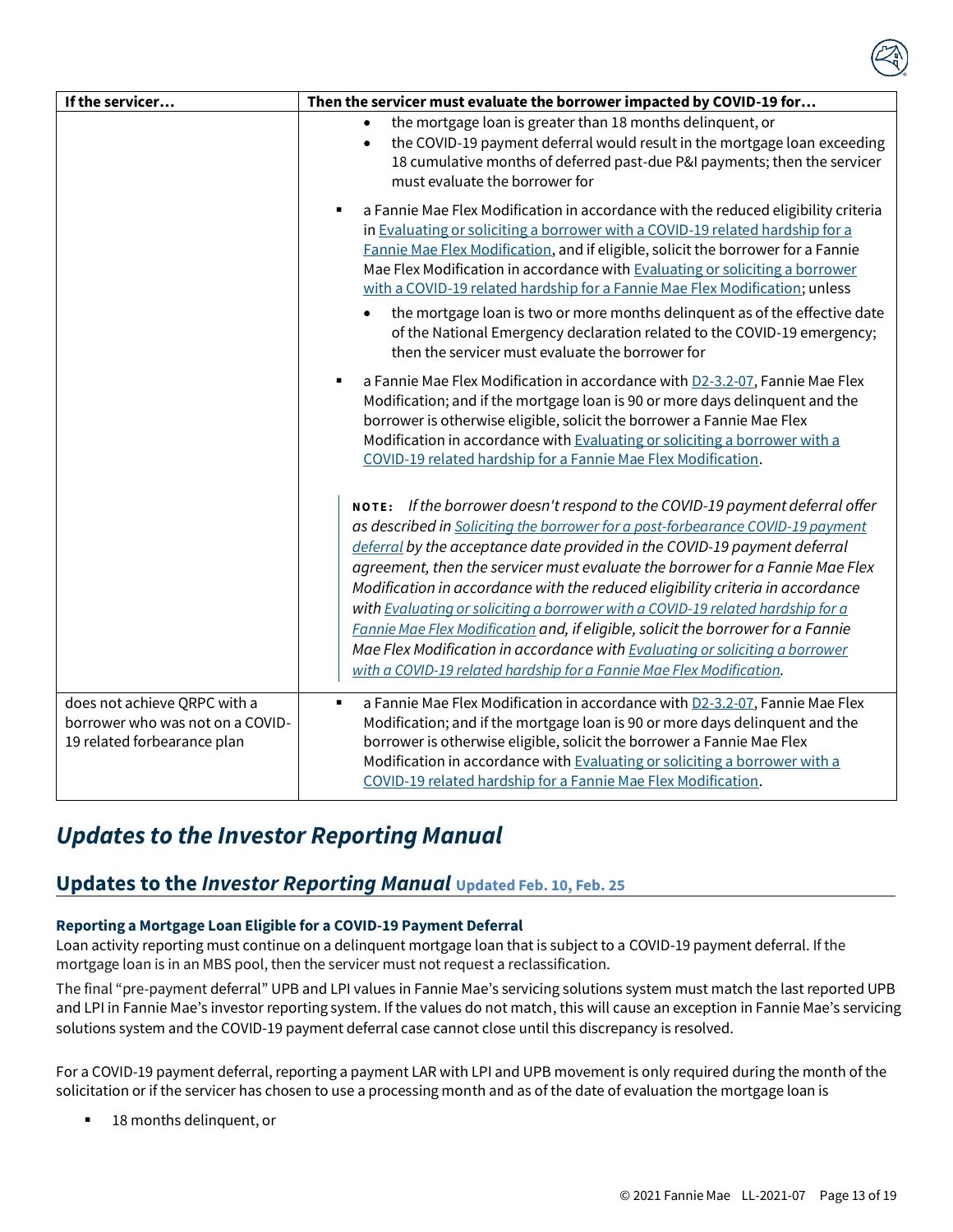

▪ the COVID-19 payment deferral would cause the mortgage loan to exceed 18 months of cumulative deferred past-due P&I payments.

In this instance, the borrower must make his or her full monthly contractual payment during the evaluation month or processing month, as applicable, and the servicer must report the payment LAR at least one business day prior to the last day of such calendar month. Failure to do so will result in the COVID-19 payment deferral not being processed in Fannie Mae's servicing solutions system.

The following table provides additional instructions based on what is processed in the current reporting month prior to acceptance of the payment deferral in Fannie Mae's investor reporting system.

| If                                                                                                                                                         | Then                                                                                                                                                                                                                                          |
|------------------------------------------------------------------------------------------------------------------------------------------------------------|-----------------------------------------------------------------------------------------------------------------------------------------------------------------------------------------------------------------------------------------------|
| no LAR or a LAR without LPI and UPB movement is processed<br>by CD22 in the current reporting month prior to the COVID-19<br>payment deferral's acceptance | the servicer must report a subsequent LAR with LPI and UPB<br>movement reflecting the "pre-COVID-19 payment deferral"<br>activity. The payment LAR must be reported at least one<br>business day prior to the last day of the calendar month. |
|                                                                                                                                                            | <b>NOTE:</b> This is applicable only in instances where $a$<br>full monthly contractual payment is required in the<br>evaluation or processing month.                                                                                         |
| a LAR was successfully processed and the COVID-19 payment<br>deferral is accepted in the current reporting month                                           | any subsequent LAR received in the same reporting month will<br>be deemed "Invalid" and will be reflected as such in the Loan<br>Activity Summary Report. A detailed list can be obtained from<br>your Investor Reporting analyst.            |
|                                                                                                                                                            | NOTE: The first LAR that Fannie Mae will accept<br>after the COVID-19 payment deferral terms are<br>reflected in the Fannie Mae's investor reporting<br>system will be in the next reporting month.                                           |

#### **Reporting a Mortgage Loan After a COVID-19 Payment Deferral**

A COVID-19 payment deferral creates a non-interest bearing balance (referred to in the *Investor Reporting Manual* as "principal forbearance") due and payable at the maturity of the mortgage loan, or earlier upon the sale or transfer of the property, refinance of the mortgage loan, or payoff of the interest-bearing UPB. The servicer must not calculate interest on the principal forbearance amount.

In the reporting month following the acceptance of a COVID-19 payment deferral, the servicer must report the mortgage loan's

- net UPB (gross UPB minus the principal portion of the COVID-19 payment deferral amount) in the "Actual UPB" field on the LAR if there is no LPI movement; or
- amortized UPB based on the net UPB (gross UPB minus the principal portion of the COVID-19 payment deferral amount) in the "Actual UPB" field on the LAR if there is LPI movement.

**N O T E :** *The initial reduction in UPB caused by the principal forbearance must not be reported to Fannie Mae as a principal curtailment.*

The following table provides additional instructions related to reporting requirements for mortgage loans that were subject to a payment deferral and have an outstanding principal forbearance at the time of a principal curtailment, a payoff, or a repurchase.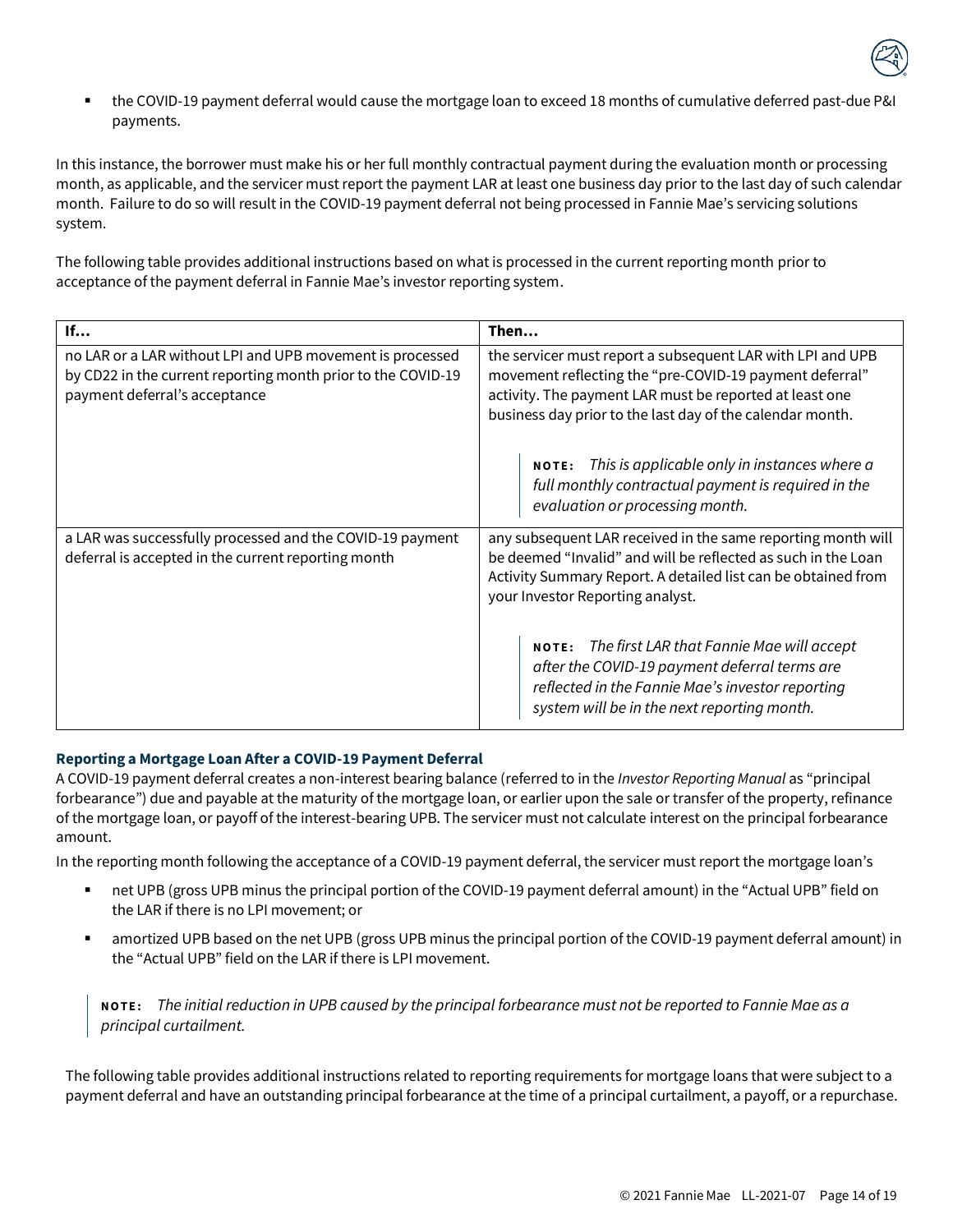| If                                   | Then                                                                                                                                                                                                                                                                                                                                                                                                                     |
|--------------------------------------|--------------------------------------------------------------------------------------------------------------------------------------------------------------------------------------------------------------------------------------------------------------------------------------------------------------------------------------------------------------------------------------------------------------------------|
| a principal curtailment is received  | if the principal curtailment being applied is less than the<br>п<br>interest-bearing UPB, the servicer must apply such<br>principal curtailment to the interest-bearing UPB.                                                                                                                                                                                                                                             |
|                                      | if the principal curtailment is greater than or equal to the<br>interest-bearing UPB, then the servicer must apply such<br>curtailment in the following order:                                                                                                                                                                                                                                                           |
|                                      | to the non-interest bearing balance, if any; and                                                                                                                                                                                                                                                                                                                                                                         |
|                                      | 2. to the interest-bearing UPB.                                                                                                                                                                                                                                                                                                                                                                                          |
| a payoff or a repurchase is received | the servicer must include the principal forbearance amount when<br>reporting the principal remittance amount.                                                                                                                                                                                                                                                                                                            |
|                                      | NOTE: Principal forbearance reported on the liquidation<br>LAR consists of the deferred principal amount, the gross<br>interest amount, escrow advances, servicing advances,<br>and any prior principal forbearance on the mortgage loan.<br>Attempting to report a payoff or a repurchase without<br>including the principal forbearance amount will generate<br>an exception (hard reject) upon submission of the LAR. |

**N O T E :** *Generally, servicer P&I advances will be reimbursed within three to four business days after a COVID-19 payment deferral has been accepted in Fannie Mae's investor reporting system.* 

<span id="page-15-0"></span>Servicers who have questions about this Lender Letter should contact their Fannie Mae Account Team, Portfolio Manager, or Fannie Mae's Single-Family Servicer Support Center at 1-800-2FANNIE (1-800-232-6643). Have Guide questions? Get answers to all your policy questions, straight from the source[. Ask Poli.](https://askpoli.fanniemae.com/?guideType=Servicing&_ga=2.39744419.183221993.1590588944-635827362.1590588944)

Let your voice be heard! We want your feedback on our policy communications to help us improve the clarity of new and updated policy and understand any implications to borrowers. Click below to take a short survey regarding this Lender Letter.

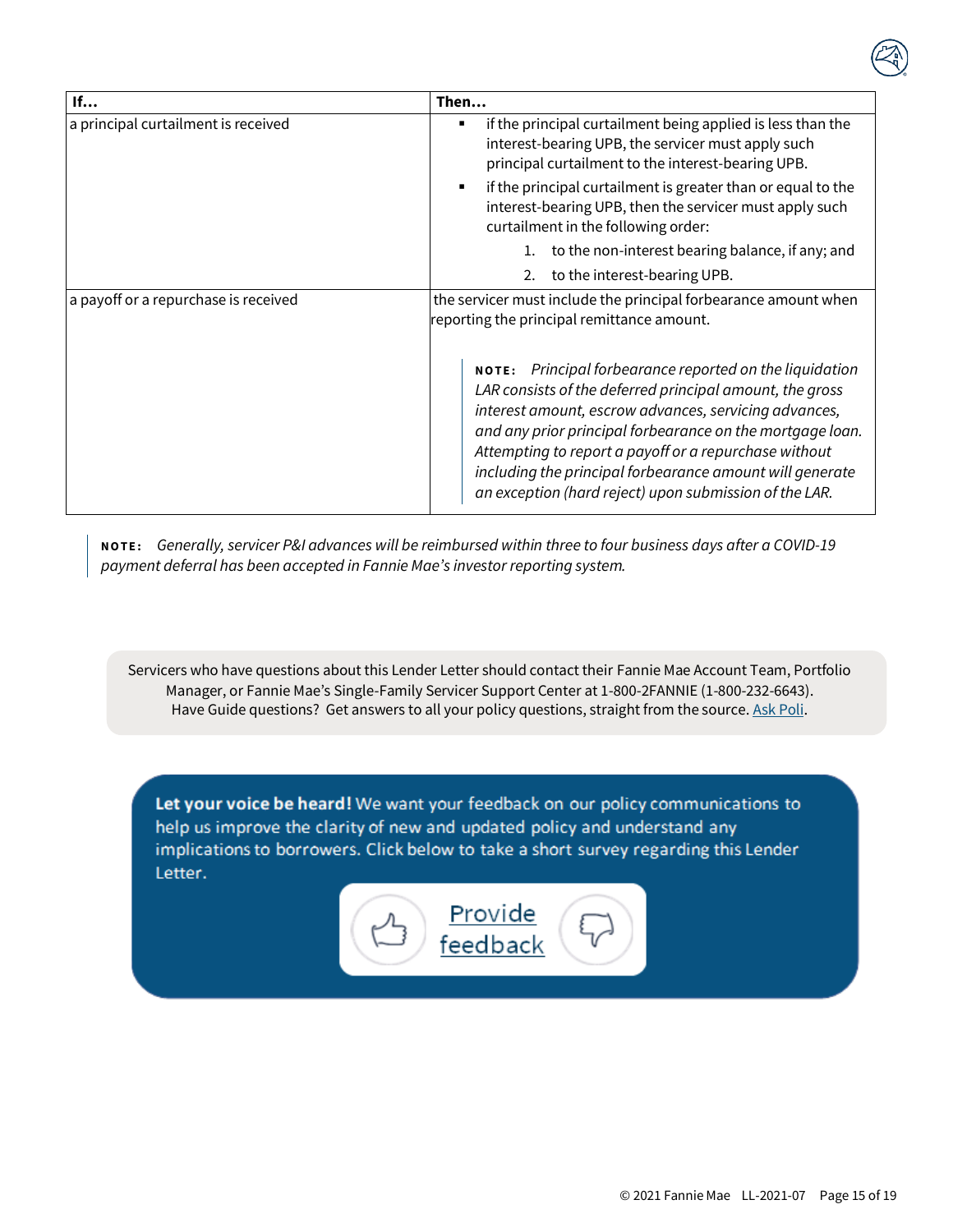# **Appendix**

### <span id="page-16-0"></span>*PAYMENT DEFERRAL POST COVID-19 FORBEARANCE SOLICITATION COVER LETTER*

# **[Servicer Logo]**

[BORROWER 1 NAME] [BORROWER 2 NAME] [ADDRESS 1] [ADDRESS 2] [CITY, STATE ZIP CODE]

[DATE]

Reference: [LOAN NUMBER]

**Subject**: Unable to Contact You During Your Forbearance Plan – Offer Enclosed

#### Dear [BORROWER NAME(S)]:

We have been trying to reach you during your forbearance plan to discuss your situation and to provide information on options that may be available to you to resolve your delinquency. We would like to offer you an opportunity to enter into a more permanent solution. You have options, but you must act now. We are here to help. If you have questions about the options listed below, **please contact us immediately.**

### **Can You Resume Your Regular Monthly Mortgage Payment?**

You have been approved for a payment deferral. This is a solution that brings your mortgage current, prevents foreclosure, and delays repayment of the mortgage payments you missed during your forbearance plan. If your hardship has been resolved and you are able to resume making your mortgage payments following your forbearance plan, a payment deferral may be the best option to immediately bring your mortgage current. **Please refer to the enclosed payment deferral agreement for more details on this offer and how to accept it.**

#### **Do You Need More Affordable Monthly Mortgage Payments?**

If your hardship has been resolved but you are not able to continue making your mortgage payments following your forbearance plan, you may be eligible for a loan modification that could lower your monthly mortgage payment. The loan modification changes the terms of the loan and targets lowering your monthly mortgage payment by extending the loan term to 40 years from the date of the modification. If you complete a loan modification, it will bring your loan current and prevent foreclosure. Contact us if you would like to explore a loan modification.

### **[Use only if the borrower has additional forbearance available] Do You Need More Time to Resolve Your Hardship?**

You may need more time to resolve your hardship before we can determine what long-term solution best works for you. If so, an extension of your forbearance plan may be available. To receive an extension, you must contact us to discuss your options.

#### **Unable to Resolve the Delinquency or Prefer to Leave Your Home?**

You may have other options to avoid foreclosure.

- A short sale: the sale of your property for a price that is less than the amount you still owe on your mortgage.
- A Mortgage Release™ (deed-in-lieu of foreclosure): the transfer of ownership of your property to us in exchange for release of some or all of the amount you still owe on your mortgage.

If you are approved for a short sale or Mortgage Release and complete the necessary steps, we will cancel your remaining mortgage debt obligation. **Cancellation of debt may have tax consequences. Please consult a tax advisor to discuss potential tax consequences.**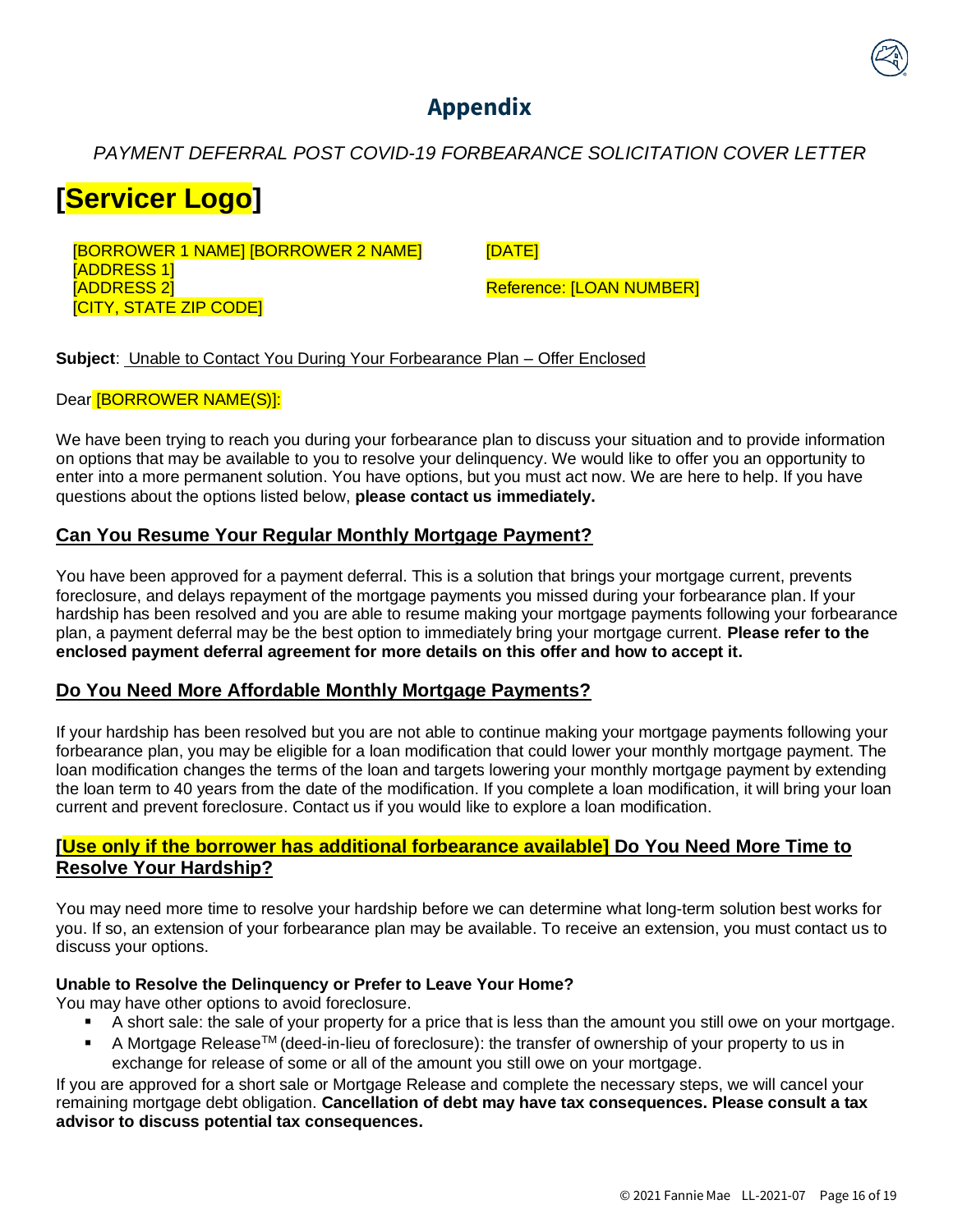# **QUESTIONS? CONTACT US**

#### **[SERVICER'S NAME] Phone: [8XX-XXX-XXXX] Email Address: [SERVICER'S EMAIL] Website: [SERVICER'S WEBSITE]**

We encourage you to review the enclosed payment deferral agreement which includes instruction on how to accept the offer. Thank you for your prompt attention to this matter. We are here to help you with your mortgage.

Sincerely,

Customer Support [SERVICER NAME]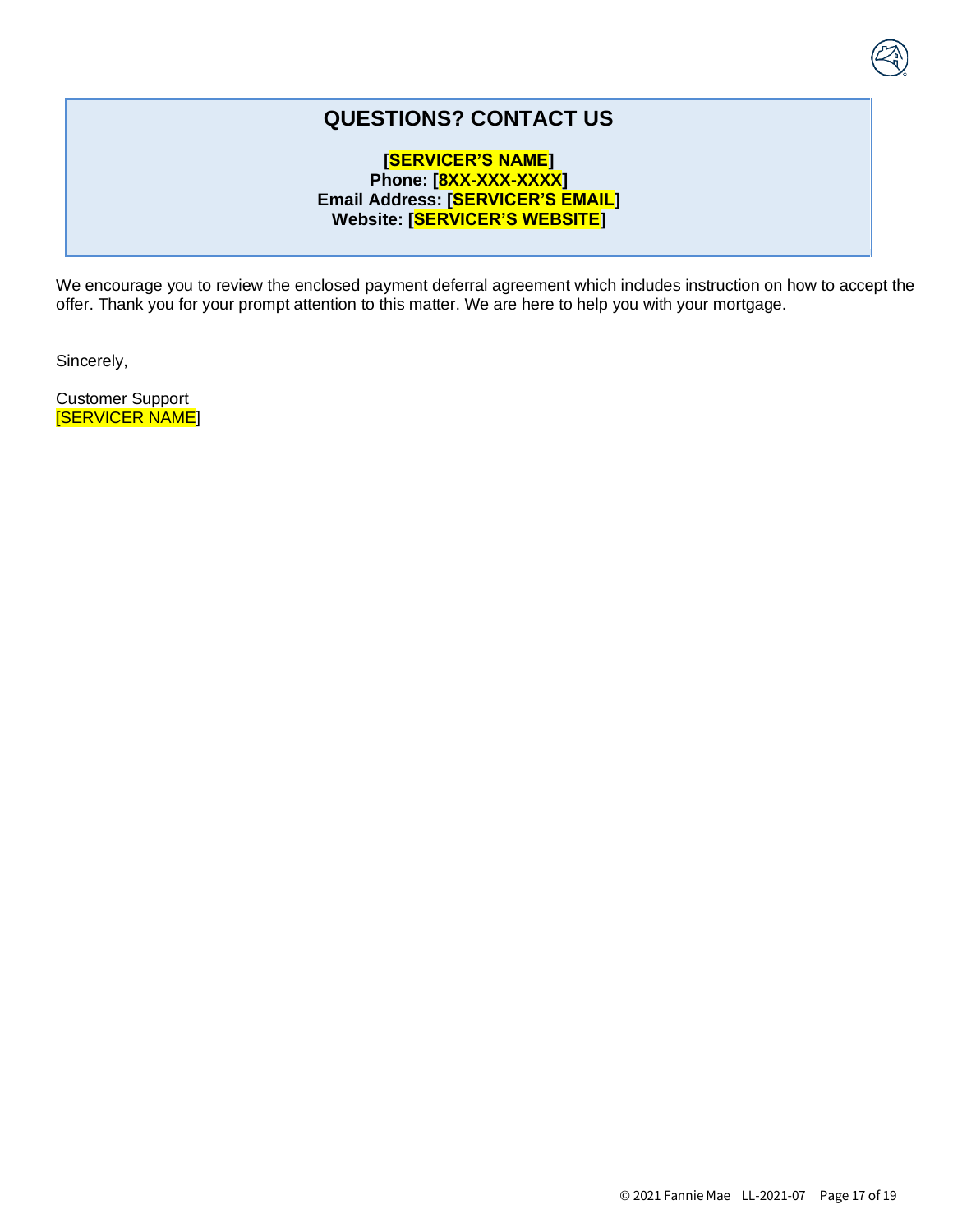

<span id="page-18-0"></span>The following table provides a description of the updates that have been made to this Lender Letter an[d LL-2020-07.](https://singlefamily.fanniemae.com/media/document/pdf/lender-letter-ll-2020-07-covid-19-payment-deferral)

| Date of Update | <b>Description of Update</b>                                                                                                                                                                                                                                                                                                                                                                                                                                                                                                                                                                                                                                                |
|----------------|-----------------------------------------------------------------------------------------------------------------------------------------------------------------------------------------------------------------------------------------------------------------------------------------------------------------------------------------------------------------------------------------------------------------------------------------------------------------------------------------------------------------------------------------------------------------------------------------------------------------------------------------------------------------------------|
| Jun. 30, 2021  | Required that borrowers who have experienced a hardship related to COVID-19 and who are not capable of<br>maintaining their current contractual monthly PITI payment be evaluated for a Fannie Mae Flex<br>Modification in accordance with the reduced eligibility criteria as described in this Lender Letter. In an<br>effort to provide an interest rate reduction to these borrowers regardless of the mortgage loan's MTMLTV,<br>we removed the post-modification MTMLTV threshold related to setting the modification interest rate when<br>determining the new modified terms for a Fannie Mae Flex Modification that satisfies the reduced eligibility<br>criteria. |
|                | Servicers were encouraged to implement this policy change immediately upon publication on Jun. 30,<br>2021, but were required to implement it no later than Aug. 31, 2021.                                                                                                                                                                                                                                                                                                                                                                                                                                                                                                  |
| Feb. 25, 2021  | Updated the eligibility criteria to                                                                                                                                                                                                                                                                                                                                                                                                                                                                                                                                                                                                                                         |
|                | permit the mortgage loan to be less than or equal to 18 months delinquent as of the date of<br>evaluation, and                                                                                                                                                                                                                                                                                                                                                                                                                                                                                                                                                              |
|                | eliminate the limit of one COVID-19 payment deferral and instead limit the COVID-19 payment<br>٠<br>deferral to a cumulative deferral of 18 months of past-due principal and interest (P&I) payments.                                                                                                                                                                                                                                                                                                                                                                                                                                                                       |
|                | Updated the following requirements to reflect the amended eligibility requirements above:                                                                                                                                                                                                                                                                                                                                                                                                                                                                                                                                                                                   |
|                | Determining the COVID-19 payment deferral terms<br>п                                                                                                                                                                                                                                                                                                                                                                                                                                                                                                                                                                                                                        |
|                | Completing a COVID-19 payment deferral<br>٠                                                                                                                                                                                                                                                                                                                                                                                                                                                                                                                                                                                                                                 |
|                | Soliciting the borrower for a post-forbearance COVID-19 payment deferral, including updates to<br>٠<br>the instructions in the Payment Deferral Post COVID-19 Forbearance Solicitation Cover Letter and<br>the payment deferral agreement                                                                                                                                                                                                                                                                                                                                                                                                                                   |
|                | Reporting a COVID-19 payment deferral to Fannie Mae<br>п                                                                                                                                                                                                                                                                                                                                                                                                                                                                                                                                                                                                                    |
|                | Evaluation hierarchy for a borrower impacted by COVID-19<br>п                                                                                                                                                                                                                                                                                                                                                                                                                                                                                                                                                                                                               |
|                | Updates to the Investor Reporting Manual<br>٠                                                                                                                                                                                                                                                                                                                                                                                                                                                                                                                                                                                                                               |
| Feb. 10, 2021  | Updated the eligibility criteria to                                                                                                                                                                                                                                                                                                                                                                                                                                                                                                                                                                                                                                         |
|                | permit the mortgage loan to be less than or equal to 15 months delinquent as of the date of<br>evaluation, and                                                                                                                                                                                                                                                                                                                                                                                                                                                                                                                                                              |
|                | eliminate the limit of one COVID-19 payment deferral and instead limit the COVID-19 payment<br>٠<br>deferral to a cumulative deferral of 15 months of past-due P&I payments.                                                                                                                                                                                                                                                                                                                                                                                                                                                                                                |
|                | Updated the following requirements to reflect the amended eligibility requirements above:                                                                                                                                                                                                                                                                                                                                                                                                                                                                                                                                                                                   |
|                | Determining the COVID-19 payment deferral terms<br>٠                                                                                                                                                                                                                                                                                                                                                                                                                                                                                                                                                                                                                        |
|                | Completing a COVID-19 payment deferral<br>٠                                                                                                                                                                                                                                                                                                                                                                                                                                                                                                                                                                                                                                 |
|                | Soliciting the borrower for a post-forbearance COVID-19 payment deferral, including updates to<br>$\blacksquare$<br>the instructions in the Payment Deferral Post COVID-19 Forbearance Solicitation Cover Letter and<br>the payment deferral agreement                                                                                                                                                                                                                                                                                                                                                                                                                      |
|                | Reporting a COVID-19 payment deferral to Fannie Mae<br>п                                                                                                                                                                                                                                                                                                                                                                                                                                                                                                                                                                                                                    |
|                | Evaluation hierarchy for a borrower impacted by COVID-19<br>٠                                                                                                                                                                                                                                                                                                                                                                                                                                                                                                                                                                                                               |
|                | Updates to the Investor Reporting Manual<br>٠                                                                                                                                                                                                                                                                                                                                                                                                                                                                                                                                                                                                                               |